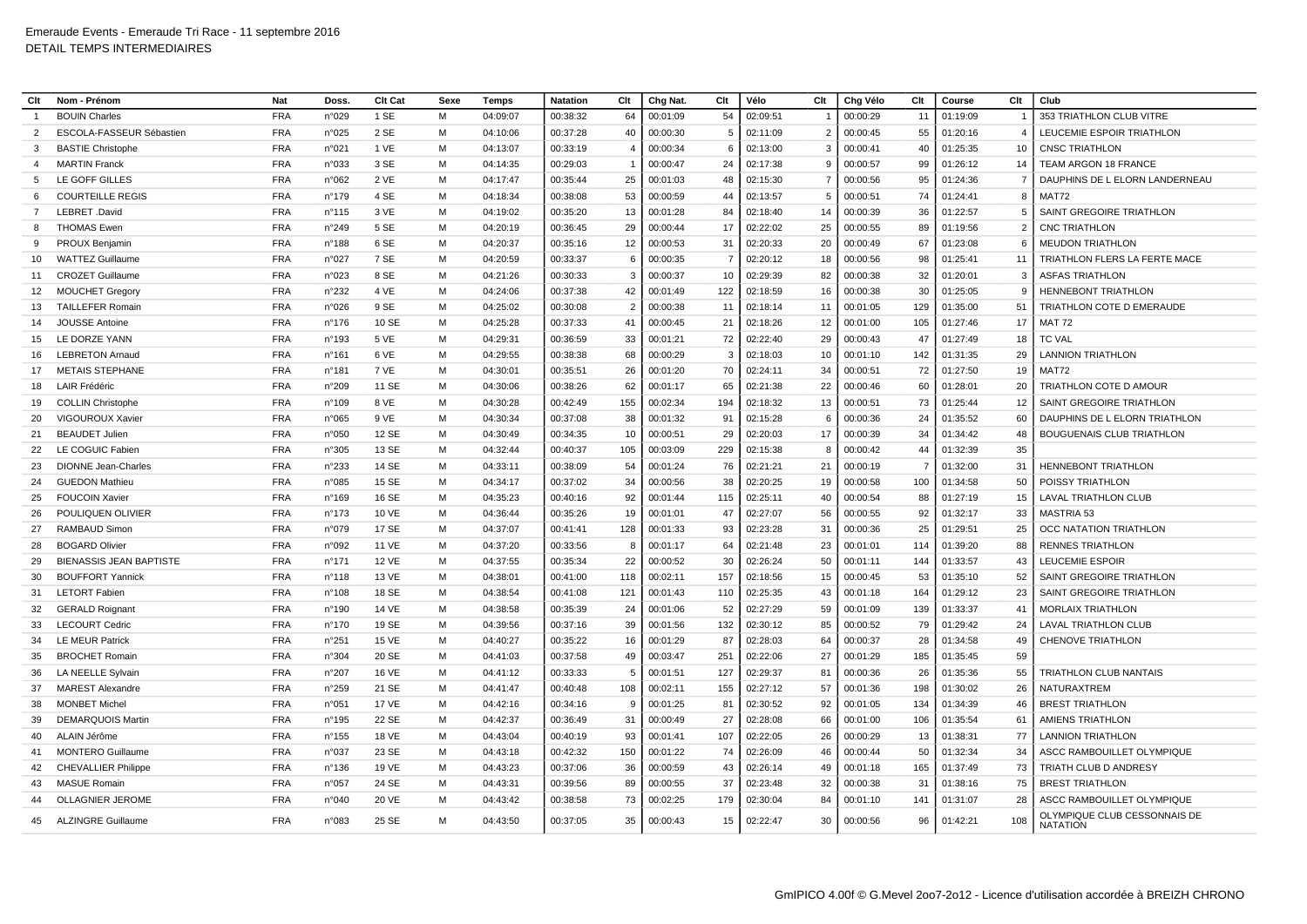| Clt | Nom - Prénom               | <b>Nat</b> | Doss            | Clt Cat      | Sexe | Temps    | Clt<br><b>Natation</b> |                | Chg Nat. | Clt | Vélo     | Clt | Chg Vélo | Clt | Course   | Clt | Club                                               |
|-----|----------------------------|------------|-----------------|--------------|------|----------|------------------------|----------------|----------|-----|----------|-----|----------|-----|----------|-----|----------------------------------------------------|
| 46  | <b>RENAULT SEBASTIEN</b>   | <b>FRA</b> | n°184           | 21 VE        | M    | 04:43:55 | 00:35:22               | 15             | 00:02:17 | 165 | 02:28:04 | 65  | 00:01:05 | 125 | 01:37:09 | 67  | <b>MEGA CLUB LAMBALLE</b>                          |
| 47  | <b>GOUSSE Lucas</b>        | <b>FRA</b> | n°052           | 26 SE        | M    | 04:44:01 | 00:35:33               | 21             | 00:01:16 | 63  | 02:28:57 | 70  | 00:01:05 | 126 | 01:37:13 | 68  | <b>BREST TRIATHLON</b>                             |
| 48  | <b>BERNARD Olivier</b>     | <b>FRA</b> | n°144           | <b>22 VE</b> | M    | 04:44:37 | 00:40:44               | 107            | 00:01:04 | 49  | 02:25:04 | 39  | 00:00:42 | 42  | 01:37:05 | 66  | TRIATHLON COTE D EMERAUDE                          |
| 49  | <b>MONTENOT Christophe</b> | <b>FRA</b> | $n^{\circ}$ 166 | 23 VE        | M    | 04:44:45 | 00:38:34               | 66             | 00:00:44 | 19  | 02:22:00 | 24  | 00:00:32 | 19  | 01:42:56 | 117 | LANNION TRIATHLON                                  |
| 50  | <b>GUIGNAT Patrick</b>     | <b>FRA</b> | n°055           | 24 VE        | M    | 04:44:52 | 00:38:18               | 56             | 00:00:56 | 40  | 02:31:02 | 94  | 00:00:46 | 58  | 01:33:50 | 42  | <b>BREST TRIATHLON</b>                             |
| 51  | <b>HENRY Pierre</b>        | <b>FRA</b> | $n^{\circ}$ 159 | 25 VE        | M    | 04:45:11 | 00:40:35               | 103            | 00:00:54 | 34  | 02:26:45 | 54  | 00:00:41 | 38  | 01:36:17 | 64  | <b>LANNION TRIATHLON</b>                           |
| 52  | <b>PLUT Gilles</b>         | <b>FRA</b> | $n^{\circ}$ 178 | 27 SE        | м    | 04:45:27 | 00:39:44               | 85             | 00:00:54 | 35  | 02:29:40 | 83  | 00:01:42 | 209 | 01:33:29 | 40  | MAT 72                                             |
| 53  | <b>GLEAU Ronan</b>         | <b>FRA</b> | n°191           | 28 SE        | M    | 04:45:30 | 00:41:36               | 126            | 00:00:35 | 8   | 02:24:55 | 37  | 00:00:47 | 63  | 01:37:40 | 72  | <b>MORLAIX TRIATHLON</b>                           |
| 54  | PIEDBOIS Vincent           | <b>FRA</b> | n°234           | 29 SE        | M    | 04:45:52 | 00:45:59               | 204            | 00:01:56 | 133 | 02:27:37 | 60  | 00:01:10 | 143 | 01:29:11 | 22  | <b>GRAVELINES TRIATHLON</b>                        |
| 55  | LE MAGUER Nicolas          | <b>FRA</b> | n°300           | 30 SE        | M    | 04:45:53 | 00:45:18               | 195            | 00:02:54 | 214 | 02:28:57 | 69  | 00:01:11 | 145 | 01:27:36 | 16  |                                                    |
| 56  | SAVINA Christophe          | <b>FRA</b> | n°268           | 26 VE        | м    | 04:45:58 | 00:37:44               | 44             | 00:00:57 | 42  | 02:24:38 | 36  | 00:00:29 | 12  | 01:42:12 | 106 |                                                    |
| 57  | <b>BOUDET Clément</b>      | <b>FRA</b> | n°053           | 31 SE        | M    | 04:46:00 | 00:38:23               | 58             | 00:02:34 | 191 | 02:22:14 | 28  | 00:00:48 | 65  | 01:42:05 | 103 | <b>BREST TRIATHLON</b>                             |
| 58  | <b>RASSINOUX Olivier</b>   | <b>FRA</b> | n°036           | 27 VE        | M    | 04:46:36 | 00:40:33               | 100            | 00:00:44 | 18  | 02:25:43 | 44  | 00:00:50 | 70  | 01:38:47 | 81  | <b>ASAEC TRAITHLON</b>                             |
| 59  | <b>LECUYER PHILIPPE</b>    | <b>FRA</b> | n°039           | 28 VE        | м    | 04:46:37 | 00:37:07               | 37             | 00:02:30 | 184 | 02:30:46 | 90  | 00:01:04 | 123 | 01:35:13 | 53  | ASCC RAMBOUILLET OLYMPIQUE                         |
| 60  | <b>PANSART Marylise</b>    | <b>FRA</b> | n°001           | 1 SE         | E    | 04:47:09 | 00:33:50               | $\overline{7}$ | 00:00:46 | 23  | 02:35:50 | 124 | 00:00:46 | 56  | 01:35:59 | 62  | <b>VERSAILLES TRIATHLON</b>                        |
| 61  | <b>BENEZIT.</b>            | <b>FRA</b> | n°187           | 32 SE        | M    | 04:48:33 | 00:35:15               | 11             | 00:01:26 | 82  | 02:32:22 | 101 | 00:00:42 | 41  | 01:38:50 | 82  | <b>MEUDON TRIATHLON</b>                            |
| 62  | LE GONIDEC LAURENT         | <b>FRA</b> | n°262           | 33 SE        | M    | 04:48:39 | 00:39:54               | 88             | 00:01:45 | 116 | 02:33:45 | 110 | 00:01:03 | 119 | 01:32:13 | 32  | TEAM BERCI COTES D ARMOR                           |
| 63  | LÉGER                      | <b>FRA</b> | n°221           | 34 SE        | м    | 04:48:49 | 00:39:18               | 78             | 00:02:13 | 159 | 02:30:22 | 88  | 00:01:15 | 154 | 01:35:43 | 57  | <b>VERSAILLES TRIATHLON</b>                        |
| 64  | <b>VALLERIE Fabien</b>     | <b>FRA</b> | n°246           | 29 VE        | M    | 04:49:06 | 00:38:05               | 51             | 00:01:12 | 56  | 02:26:27 | 52  | 00:00:58 | 102 | 01:42:26 | 109 | <b>ECBT</b>                                        |
| 65  | GICQUEL Stéphane           | <b>FRA</b> | $n^{\circ}110$  | 30 VE        | M    | 04:49:12 | 00:41:00               | 117            | 00:01:21 | 71  | 02:27:38 | 61  | 00:00:37 | 27  | 01:38:39 | 78  | <b>SAINT GREGOIRE TRIATHLON</b>                    |
| 66  | <b>DABOUDET François</b>   | <b>FRA</b> | n°244           | 35 SE        | M    | 04:49:34 | 00:39:02               | 75             | 00:01:15 | 60  | 02:26:11 | 47  | 00:00:56 | 94  | 01:42:12 | 105 | <b>ECBT</b>                                        |
| 67  | <b>LECHEVALIER Damier</b>  | <b>FRA</b> | n°224           | 36 SE        | M    | 04:49:42 | 00:43:01<br>161        |                | 00:02:07 | 147 | 02:25:57 | 45  | 00:01:13 | 149 | 01:37:26 | 70  | <b>TRIATHLE VANNES</b>                             |
| 68  | <b>COTON Erwan</b>         | <b>FRA</b> | $n^{\circ}$ 156 | 31 VE        | M    | 04:49:50 | 00:44:56               | 189            | 00:01:25 | 80  | 02:29:29 | 80  | 00:00:55 | 90  | 01:33:07 | 37  | <b>LANNION TRIATHLON</b>                           |
| 69  | DE KERSABIEC François      | <b>FRA</b> | n°099           | 37 SE        | M    | 04:50:03 | 00:35:30               | 20             | 00:02:15 | 162 | 02:32:22 | 102 | 00:01:07 | 136 | 01:38:51 | 83  | <b>SABLE TRIATHLON</b>                             |
| 70  | <b>TESSIER ALEXANDRE</b>   | <b>FRA</b> | $n^{\circ}168$  | 38 SE        | м    | 04:50:03 | 00:40:55               | 113            | 00:01:37 | 100 | 02:34:56 | 115 | 00:02:07 | 239 | 01:30:30 | 27  | LAVAL TRIATHLON CLUB                               |
| 71  | <b>CHAPELAIN Gael</b>      | <b>FRA</b> | n°067           | 32 VE        | м    | 04:50:12 | 00:38:25               | 60             | 00:00:56 | 39  | 02:32:12 | 99  | 00:01:17 | 162 | 01:37:24 | 69  | CEPS DINAN TRIATHLON                               |
| 72  | <b>GARO</b> Guillaume      | <b>FRA</b> | n°206           | 39 SE        | M    | 04:50:38 | 00:38:25               | 61             | 00:01:35 | 98  | 02:24:15 | 35  | 00:00:45 | 51  | 01:45:41 | 134 | TRIATHLON CLUB LOCMINE                             |
| 73  | DANIEL NOLWENN             | <b>FRA</b> | n°008           | 2 SE         | E    | 04:50:54 | 00:40:21               | 95             | 00:00:53 | 32  | 02:35:43 | 122 | 00:00:54 | 84  | 01:33:06 | 36  | <b>HENNEBONT TRIATHLON</b>                         |
| 74  | <b>ANTHOINE Hervé</b>      | <b>FRA</b> | n°041           | 33 VE        | M    | 04:51:02 | 00:42:01               | 139            | 00:02:34 | 192 | 02:26:11 | 48  | 00:01:14 | 153 | 01:39:04 | 85  | ASCC RAMBOUILLET OLYMPIQUE                         |
| 75  | CHAMPION Johan             | <b>FRA</b> | n°242           | 40 SE        | M    | 04:51:28 | 00:40:24               | 98             | 00:01:30 | 88  | 02:26:44 | 53  | 00:00:38 | 29  | 01:42:14 | 107 | ES NANTERRE TRIATHLON                              |
| 76  | <b>MARCHAND Eric</b>       | <b>FRA</b> | n°203           | 34 VE        | M    | 04:52:20 | 00:39:12               | 77             | 00:01:26 | 83  | 02:27:55 | 63  | 00:01:00 | 107 | 01:42:48 | 115 | TRI NORT/ERDRE                                     |
| 77  | <b>LUCAS Jerome</b>        | <b>FRA</b> | n°263           | 35 VE        | M    | 04:52:31 | 00:48:54               | 240            | 00:02:16 | 163 | 02:31:06 | 95  | 00:01:18 | 163 | 01:28:59 | 21  | TEAM MEGACLUB OPEL                                 |
| 78  | ROLET Jean-Philippe        | <b>FRA</b> | n°212           | 36 VE        | м    | 04:53:02 | 00:35:25               | 17             | 00:01:54 | 129 | 02:38:22 | 141 | 00:01:13 | 148 | 01:36:10 | 63  | TRIVELOCE ST SEBASTIEN                             |
| 79  | <b>LORANS Bruno</b>        | <b>FRA</b> | n°254           | 37 VE        | M    | 04:53:58 | 00:40:36               | 104            | 00:02:04 | 140 | 02:28:53 | 68  | 00:00:38 | 33  | 01:41:49 | 99  | <b>VELO CLUB LANGUIDIC</b>                         |
| 80  | <b>CARPENTIER DAVID</b>    | <b>FRA</b> | n°240           | 38 VE        | м    | 04:54:20 | 00:42:01               | 140            | 00:00:47 | 25  | 02:27:12 | 58  | 00:01:54 | 220 | 01:42:26 | 110 | <b>ESPERANCE CHARTRES DE BRETAGNE</b><br>TRIATHLON |
| 81  | <b>MENETRIER Julien</b>    | <b>FRA</b> | n°198           | 41 SE        | M    | 04:54:24 | 00:39:00               | 74             | 00:02:14 | 160 | 02:36:38 | 131 | 00:00:52 | 78  | 01:35:41 | 56  | <b>TOBESPORT</b>                                   |
| 82  | AFONSO EMMANUEL            | <b>FRA</b> | n°258           | 42 SE        | M    | 04:54:40 | 00:41:10               | 122            | 00:01:41 | 104 | 02:28:58 | 72  | 00:01:00 | 104 | 01:41:53 | 101 | <b>LICENCE INDIVIDUELLE</b>                        |
| 83  | REUNAVOT Damien            | <b>FRA</b> | $n^{\circ}$ 157 | 43 SE        | м    | 04:54:43 | 00:41:46               | 132            | 00:01:19 | 68  | 02:30:56 | 93  | 00:00:43 | 48  | 01:40:00 | 92  | <b>LANNION TRIATHLON</b>                           |
| 84  | JOLIVET Denis              | <b>FRA</b> | n°081           | 44 SE        | M    | 04:54:46 | 00:39:39               | 83             | 00:01:25 | 78  | 02:29:09 | 75  | 00:00:32 | 20  | 01:44:03 | 123 | OCC NATATION/TRIATHLON                             |
| 85  | <b>BUGEJA MARK</b>         | <b>FRA</b> | n°208           | 39 VE        | M    | 04:54:50 | 00:35:26               | 18             | 00:01:36 | 99  | 02:32:51 | 106 | 00:00:36 | 23  | 01:44:24 | 126 | TRIATHLON CLUB NANTAIS                             |
| 86  | <b>BRUNET Julier</b>       | <b>FRA</b> | n°197           | 45 SE        | M    | 04:54:51 | 00:36:48               | 30             | 00:02:46 | 206 | 02:32:33 | 103 | 00:01:01 | 109 | 01:41:47 | 98  | <b>TOBESPORT</b>                                   |
| 87  | <b>BEAUFILS Yohar</b>      | <b>FRA</b> | n°204           | 46 SE        | м    | 04:55:02 | 00:38:12               | 55             | 00:01:50 | 125 | 02:30:16 | 87  | 00:00:50 | 69  | 01:43:56 | 122 | TRIATHLON CLUB DE CHATELLERAULT                    |
| 88  | <b>GARNIER REGIS</b>       | <b>FRA</b> | n°239           | 40 VE        | м    | 04:55:09 | 00:36:01               | 27             | 00:02:07 | 144 | 02:29:12 | 76  | 00:00:45 | 52  | 01:47:06 | 142 | ESPERANCE CHARTRES DE BRETAGNE<br><b>TRIATHLON</b> |
| 89  | ANDOUARD Gaël              | <b>FRA</b> | n°223           | 47 SE        | м    | 04:55:13 | 00:45:41               | 200            | 00:00:55 | 36  | 02:25:04 | 38  | 00:01:01 | 113 | 01:42:34 | 113 | <b>WAPITI TRIATHLON CLUB</b>                       |
| 90  | <b>ROUARD CHRISTOPHE</b>   | <b>FRA</b> | n°250           | 48 SE        | M    | 04:55:28 | 00:46:24               | 213            | 00:00:50 | 28  | 02:28:39 | 67  | 00:00:54 | 86  | 01:38:43 | 80  | CLUB NAUTIQUE CASTELBRIANTAIS                      |
|     |                            |            |                 |              |      |          |                        |                |          |     |          |     |          |     |          |     |                                                    |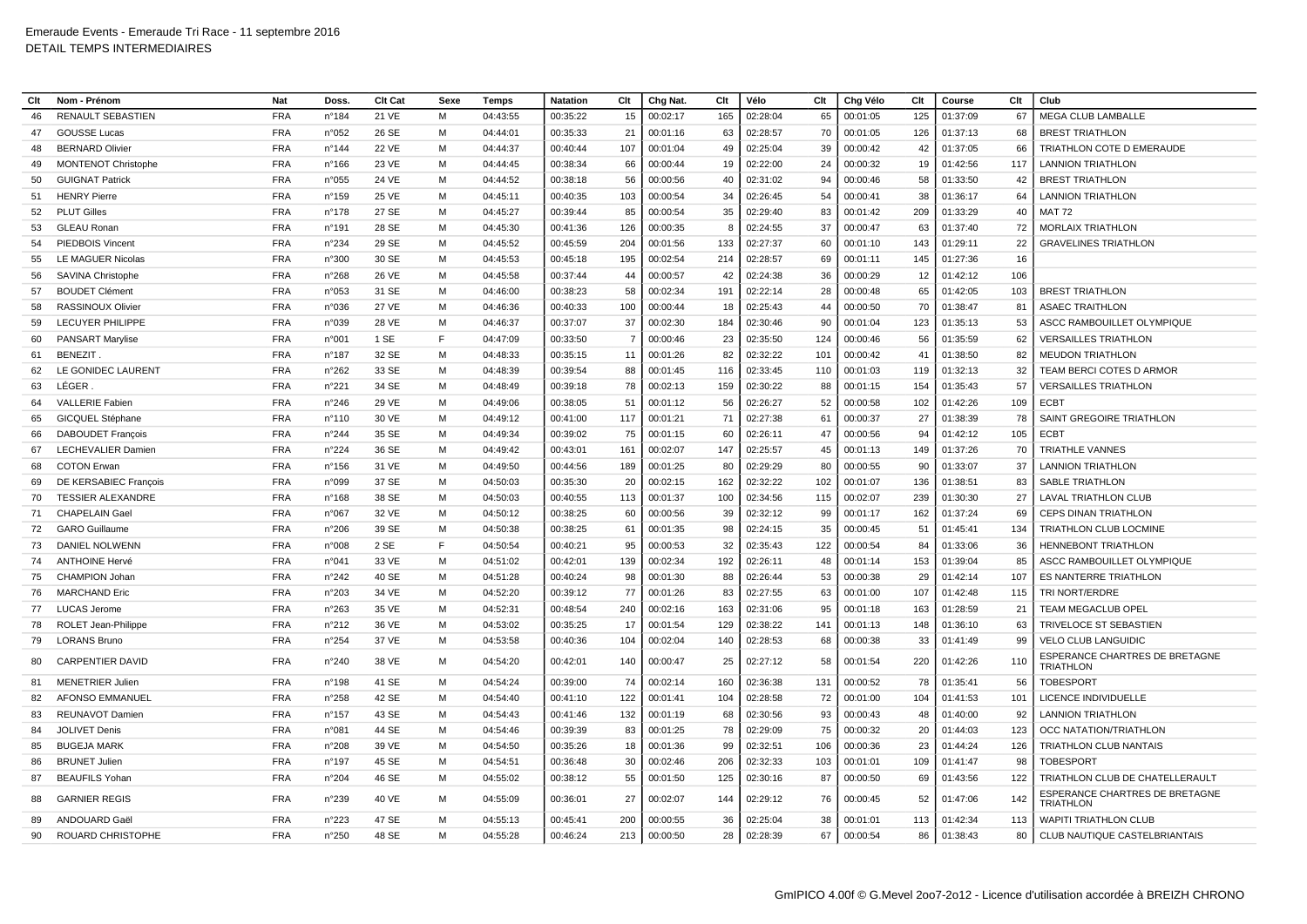| Clt | Nom - Prénom                | <b>Nat</b> | Doss            | Clt Cat | Sexe | <b>Temps</b> | <b>Natation</b> | Clt | Chg Nat. | Clt | Vélo     | Clt            | Chg Vélo | Clt | Course   | Clt | Club                                                      |
|-----|-----------------------------|------------|-----------------|---------|------|--------------|-----------------|-----|----------|-----|----------|----------------|----------|-----|----------|-----|-----------------------------------------------------------|
| 91  | <b>VEILLON NICOLAS</b>      | <b>FRA</b> | n°076           | 41 VE   | M    | 04:55:46     | 00:41:34        | 125 | 00:02:21 | 172 | 02:36:11 | 127            | 00:01:34 | 192 | 01:34:08 | 44  | USC TRI                                                   |
| 92  | <b>MARCILLE Eric</b>        | <b>FRA</b> | $n^{\circ}$ 146 | 42 VE   | м    | 04:55:55     | 00:40:56        | 114 | 00:01:29 | 86  | 02:32:20 | 100            | 00:00:46 | 59  | 01:40:26 | 94  | TRIATHLON COTE D EMERAUDE                                 |
| 93  | <b>DESCHAMPS NICOLAS</b>    | <b>FRA</b> | n°299           | 43 VE   | м    | 04:56:11     | 00:37:42        | 43  | 00:02:07 | 146 | 02:41:58 | 170            | 00:01:01 | 116 | 01:33:25 | 38  |                                                           |
| 94  | PERON DOMINIQUE             | <b>FRA</b> | n°307           | 44 VE   | м    | 04:56:43     | 00:44:19        | 179 | 00:02:56 | 215 | 02:30:15 | 86             | 00:00:59 | 103 | 01:38:16 | 76  |                                                           |
| 95  | <b>MADORE Robin</b>         | <b>FRA</b> | n°277           | 49 SE   | М    | 04:57:53     | 00:39:30        | 79  | 00:01:43 | 111 | 02:38:21 | 140            | 00:00:52 | 76  | 01:37:29 | 71  |                                                           |
| 96  | <b>BIDAN Olivier</b>        | <b>FRA</b> | n°295           | 45 VE   | м    | 04:57:54     | 00:42:46        | 154 | 00:02:32 | 190 | 02:24:10 | 33             | 00:01:31 | 186 | 01:46:57 | 140 |                                                           |
| 97  | SIGUENZA Antonio            | <b>FRA</b> | n°186           | 46 VE   | м    | 04:58:03     | 00:42:00        | 138 | 00:00:46 | 22  | 02:35:41 | 121            | 00:00:45 | 54  | 01:38:53 | 84  | <b>MEUDON TRIATHLON</b>                                   |
| 98  | <b>BRETON David</b>         | <b>FRA</b> | n°243           | 50 SE   | м    | 04:58:12     | 00:37:48        | 46  | 00:02:34 | 193 | 02:41:07 | 165            | 00:01:01 | 110 | 01:35:44 | 58  | <b>ENDURANCE 72 TRIAHTLON LA FLECHE</b>                   |
| 99  | <b>BOURLAND Raphael</b>     | <b>FRA</b> | n°220           | 47 VE   | м    | 04:58:30     | 00:40:23        | 97  | 00:01:49 | 123 | 02:29:27 | 79             | 00:00:43 | 46  | 01:46:10 | 136 | <b>USAT</b>                                               |
| 100 | <b>DESFEUX Nicolas</b>      | <b>FRA</b> | n°129           | 48 VE   | м    | 04:58:36     | 00:45:47        | 203 | 00:00:42 | 14  | 02:39:22 | 150            | 00:00:53 | 80  | 01:31:54 | 30  | TRIATH CLUB ANDRESY                                       |
| 101 | <b>RABOT Fabien</b>         | <b>FRA</b> | n°237           | 49 VE   | м    | 04:59:01     | 00:40:42        | 106 | 00:02:50 | 211 | 02:25:16 | 41             | 00:00:39 | 35  | 01:49:36 | 154 | <b>FLERS TRIATHLON</b>                                    |
| 102 | ZANOTTI Kevin               | <b>FRA</b> | $n^{\circ}$ 134 | 50 VE   | м    | 04:59:08     | 00:39:37        | 82  | 00:01:07 | 53  | 02:29:21 | 77             | 00:00:33 | 21  | 01:48:33 | 149 | TRIATH CLUB D ANDRESY                                     |
| 103 | LE CALVEZ Bastien           | <b>FRA</b> | n°228           | 51 SE   | м    | 04:59:15     | 00:42:23        | 149 | 00:03:18 | 235 | 02:29:04 | 74             | 00:00:47 | 64  | 01:43:44 | 119 | <b>SATORY TRIATHLON</b>                                   |
| 104 | <b>DURAND</b>               | <b>FRA</b> | $n^{\circ}$ 175 | 51 VE   | м    | 04:59:45     | 00:37:55        | 48  | 00:01:37 | 102 | 02:25:34 | 42             | 00:00:55 | 91  | 01:53:47 | 183 | MASTRIA53                                                 |
| 105 | <b>GUERBOIS Laurent</b>     | <b>FRA</b> | $n^{\circ}$ 131 | 52 VE   | M    | 04:59:50     | 00:43:00        | 160 | 00:01:55 | 131 | 02:34:49 | 114            | 00:01:05 | 131 | 01:39:04 | 86  | TRIATH CLUB ANDRESY                                       |
| 106 | <b>LEMARCHAND YANNICK</b>   | <b>FRA</b> | $n^{\circ}$ 141 | 53 VE   | м    | 05:00:04     | 00:50:06        | 251 | 00:01:13 | 58  | 02:32:06 | 98             | 00:01:13 | 150 | 01:35:27 | 54  | TRIATHLON COTE D EMERAUDE                                 |
| 107 | <b>LIMAUX Olivier</b>       | <b>FRA</b> | n°031           | 54 VE   | M    | 05:01:14     | 00:50:05        | 250 | 00:02:06 | 142 | 02:33:21 | 109            | 00:01:03 | 121 | 01:34:41 | 47  | <b>AIRBUS DS SPORT</b>                                    |
| 108 | <b>GAUTHIER JEAN MARC</b>   | <b>FRA</b> | n°247           | 55 VE   | м    | 05:01:25     | 00:45:42        | 201 | 00:02:41 | 200 | 02:26:59 | 55             | 00:01:28 | 183 | 01:44:38 | 127 | DINAMYC CLUB QUEDILLAC                                    |
| 109 | <b>CLOAREC Mathieu</b>      | <b>FRA</b> | n°303           | 52 SE   | м    | 05:01:32     | 00:43:10        | 165 | 00:02:21 | 171 | 02:13:01 | $\overline{4}$ | 00:00:47 | 62  | 02:02:15 | 227 |                                                           |
| 110 | LE COAT RONAN               | <b>FRA</b> | n°093           | 56 VE   | м    | 05:01:50     | 00:36:37        | 28  | 00:01:43 | 112 | 02:35:36 | 120            | 00:02:29 | 254 | 01:45:27 | 132 | <b>RENNES TRIATHLON</b>                                   |
| 111 | KERVELLA Jean-François      | <b>FRA</b> | n°054           | 57 VE   | M    | 05:02:40     | 00:40:52        | 111 | 00:01:17 | 66  | 02:37:19 | 134            | 00:01:18 | 166 | 01:41:57 | 102 | <b>BREST TRIATHLON</b>                                    |
| 112 | <b>LEMERCIER Anthony</b>    | <b>FRA</b> | $n^{\circ}$ 112 | 53 SE   | м    | 05:03:01     | 00:40:32        | 99  | 00:01:41 | 105 | 02:26:24 | 51             | 00:00:30 | 14  | 01:53:56 | 184 | SAINT GREGOIRE TRIATHLON                                  |
| 113 | <b>CORNEC Nicolas</b>       | <b>FRA</b> | $n^{\circ}104$  | 54 SE   | м    | 05:03:12     | 00:43:16        | 168 | 00:01:15 | 59  | 02:32:53 | 108            | 00:01:45 | 213 | 01:44:05 | 124 | SAINT GREGOIRE TRIATHLON                                  |
| 114 | LEAUTE                      | <b>FRA</b> | $n^{\circ}$ 137 | 58 VE   | M    | 05:03:15     | 00:39:40        | 84  | 00:02:10 | 151 | 02:37:41 | 136            | 00:00:53 | 82  | 01:42:53 | 116 | TRIATH CLUB D ANDRESY                                     |
| 115 | <b>QUINIO SOLENE</b>        | <b>FRA</b> | n°002           | 3 SE    | F    | 05:03:37     | 00:35:22        | 14  | 00:01:18 | 67  | 02:38:01 | 137            | 00:00:52 | 75  | 01:48:08 | 147 | <b>MORLAIXTRIATHLON</b>                                   |
| 116 | <b>SANSON Christophe</b>    | <b>FRA</b> | n°272           | 59 VE   | M    | 05:03:44     | 00:44:16        | 176 | 00:02:58 | 218 | 02:47:40 | 212            | 00:02:42 | 261 | 01:26:10 | 13  |                                                           |
| 117 | WALLEZ Jérôme               | <b>FRA</b> | n°241           | 60 VE   | м    | 05:03:48     | 00:38:22        | 57  | 00:01:06 | 51  | 02:27:53 | 62             | 00:00:58 | 101 | 01:55:31 | 199 | <b>ESPERANCE CHARTRES DE BRETAGNE</b><br><b>TRIATHLON</b> |
| 118 | DUFLOT Johan                | <b>FRA</b> | n°106           | 55 SE   | м    | 05:04:04     | 00:39:34        | 80  | 00:01:41 | 106 | 02:34:07 | 111            | 00:02:32 | 257 | 01:46:11 | 137 | SAINT GREGOIRE TRIATHLON                                  |
| 119 | <b>LIOT Christine</b>       | <b>FRA</b> | n°003           | 1 VE    | F    | 05:04:26     | 00:40:50        | 109 | 00:01:22 | 73  | 02:29:22 | 78             | 00:00:31 | 18  | 01:52:24 | 176 | WAPITI CLUB DE TRIATHLON DE LARMOR<br><b>PLAGE</b>        |
| 120 | <b>MONNERIE Arnaud</b>      | <b>FRA</b> | n°245           | 61 VE   | м    | 05:04:31     | 00:42:56        | 158 | 00:03:03 | 223 | 02:32:39 | 104            | 00:01:11 | 146 | 01:44:44 | 128 | <b>ECBT</b>                                               |
| 121 | <b>CORTADA Ludovic</b>      | <b>FRA</b> | n°202           | 56 SE   | М    | 05:04:58     | 00:35:36        | 23  | 00:01:32 | 90  | 02:38:12 | 138            | 00:00:43 | 45  | 01:48:57 | 150 | TRI DUNOIS 28                                             |
| 122 | <b>BOCHEREAU Christophe</b> | <b>FRA</b> | $n^{\circ}$ 164 | 62 VE   | м    | 05:05:26     | 00:48:54        | 239 | 00:01:12 | 57  | 02:35:10 | 116            | 00:00:46 | 61  | 01:39:26 | 89  | <b>LANNION TRIATHLON</b>                                  |
| 123 | <b>DENES Eric</b>           | <b>FRA</b> | n°103           | 63 VE   | M    | 05:05:39     | 00:43:33        | 170 | 00:01:28 | 85  | 02:28:57 | 71             | 00:00:50 | 68  | 01:50:53 | 162 | SAINT GREGOIRE TRIATHLON                                  |
| 124 | <b>TAISNE Loic</b>          | <b>FRA</b> | n°070           | 64 VE   | M    | 05:05:42     | 00:48:33        | 238 | 00:00:57 | 41  | 02:32:48 | 105            | 00:01:00 | 108 | 01:42:27 | 111 | CEPS DINAN TRIATHLON                                      |
| 125 | <b>DAVID Sebastien</b>      | <b>FRA</b> | n°282           | 57 SE   | М    | 05:05:49     | 00:48:09        | 232 | 00:02:27 | 182 | 02:31:38 | 97             | 00:01:05 | 130 | 01:42:32 | 112 |                                                           |
| 126 | <b>PICHON Philippe</b>      | <b>FRA</b> | n°230           | 65 VE   | м    | 05:05:53     | 00:42:19        | 147 | 00:02:25 | 180 | 02:30:46 | 91             | 00:00:48 | 66  | 01:49:37 | 155 | <b>KEMPERLE TRIATHLON</b>                                 |
| 127 | POUYADOUX SOPHIE            | <b>FRA</b> | n°015           | 2 VE    | E    | 05:06:17     | 00:41:31        | 124 | 00:00:36 | -9  | 02:40:20 | 162            | 00:00:54 | 85  | 01:42:59 | 118 | SAINT GREGOIRE TRIATHLON                                  |
| 128 | <b>SUHARD DAVID</b>         | <b>FRA</b> | n°044           | 58 SE   | м    | 05:06:51     | 00:45:21        | 197 | 00:01:00 | 46  | 02:40:03 | 157            | 00:00:54 | 87  | 01:39:34 | 90  | ASSP <sub>53</sub>                                        |
| 129 | LECAS .bruno                | <b>FRA</b> | n°217           | 66 VE   | м    | 05:07:29     | 00:41:53        | 134 | 00:00:43 | 16  | 02:36:47 | 132            | 00:01:40 | 206 | 01:46:28 | 139 | <b>USA TRIATHLON</b>                                      |
| 130 | <b>BUCHOT NELLY</b>         | <b>FRA</b> | n°013           | 3 VE    | E    | 05:07:43     | 00:39:11        | 76  | 00:02:10 | 153 | 02:42:59 | 178            | 00:01:14 | 152 | 01:42:11 | 104 | <b>MASTRIA 53</b>                                         |
| 131 | LOUYER Jean-michel          | <b>FRA</b> | n°080           | 67 VE   | M    | 05:08:35     | 00:51:56        | 259 | 00:02:22 | 174 | 02:39:13 | 149            | 00:01:38 | 204 | 01:33:29 | 39  | OCC NATATION TRIATHLON                                    |
| 132 | <b>BEDFERT EMMANUEL</b>     | <b>FRA</b> | n°148           | 59 SE   | м    | 05:08:39     | 00:42:58        | 159 | 00:01:49 | 124 | 02:42:30 | 173            | 00:01:10 | 140 | 01:40:13 | 93  | TRIATHLON DE COTE D EMERAUDE                              |
| 133 | <b>COSSON STEPHANE</b>      | <b>FRA</b> | n°210           | 68 VE   | м    | 05:08:46     | 00:42:12        | 144 | 00:01:48 | 119 | 02:42:14 | 172            | 00:01:01 | 115 | 01:41:33 | 97  | TRIATHLON COTE D AMOUR                                    |
| 134 | PERCEVAUX Hervé             | <b>FRA</b> | n°311           | 60 SE   | м    | 05:09:26     | 00:36:57        | 32  | 00:01:15 | 61  | 02:43:51 | 187            | 00:01:05 | 133 | 01:46:20 | 138 |                                                           |
|     | 135 FERRERI Giovanni        | <b>BEL</b> | n°264           | 69 VE   | м    | 05:09:28     | 00:42:17        | 145 | 00:03:06 | 225 | 02:43:28 | 184            | 00:01:19 | 167 | 01:39:20 | 87  | UTT                                                       |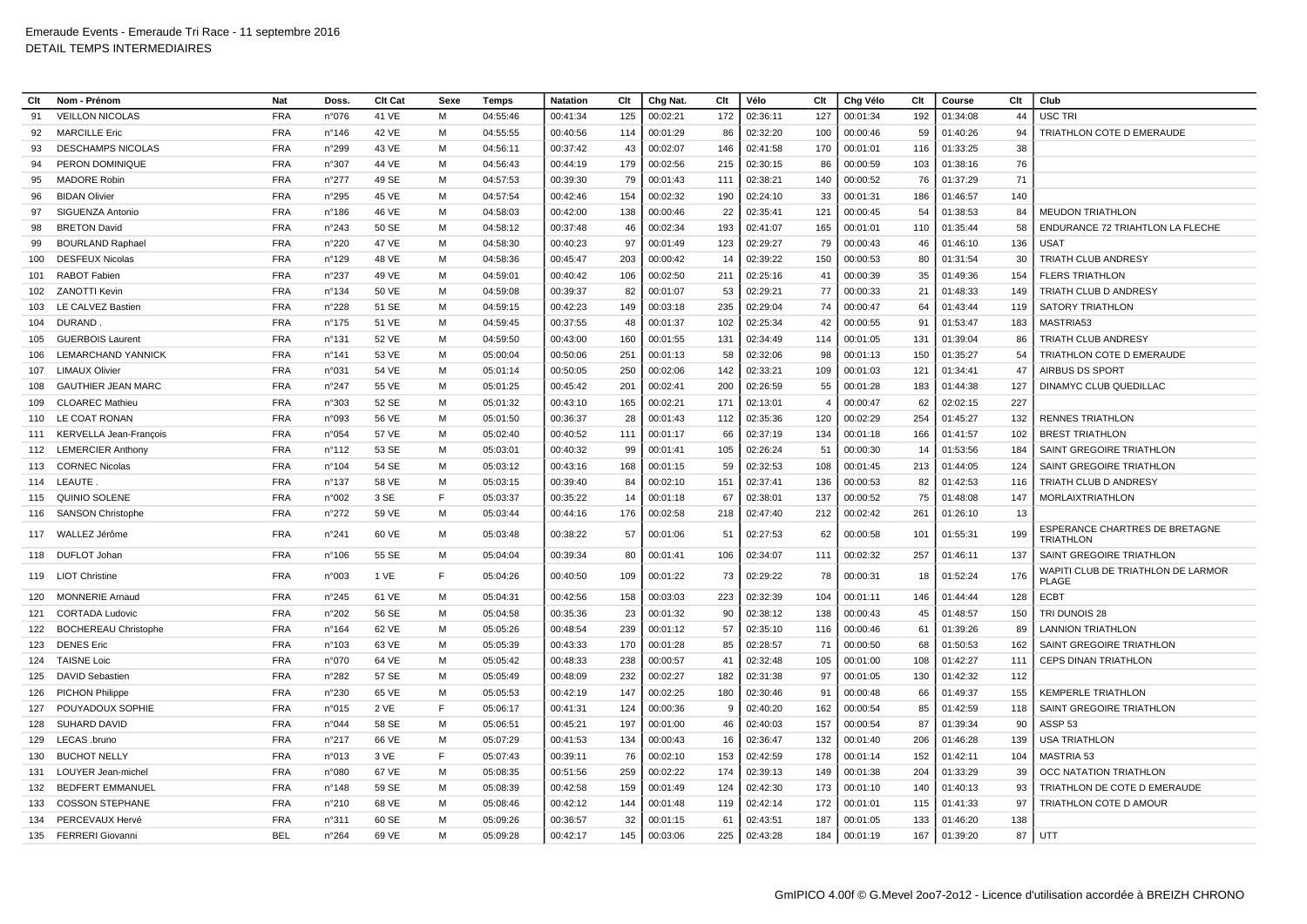| Clt | Nom - Prénom                 | Nat        | Doss.           | Clt Cat      | Sexe | Temps    | <b>Natation</b><br>Clt |     | Chg Nat. | Clt            | Vélo     | Clt | Chg Vélo | Clt | Course   | Clt | Club                             |
|-----|------------------------------|------------|-----------------|--------------|------|----------|------------------------|-----|----------|----------------|----------|-----|----------|-----|----------|-----|----------------------------------|
| 136 | <b>MASSEN Maxime</b>         | <b>BEL</b> | n°316           | 61 SE        | M    | 05:09:39 | 00:39:47               | 87  | 00:01:46 | 117            | 02:43:01 | 179 | 00:00:55 | 93  | 01:44:12 | 125 |                                  |
| 137 | <b>RUIZ Alain</b>            | <b>FRA</b> | n°292           | 70 VE        | м    | 05:09:41 | 00:41:55               | 135 | 00:02:59 | 220            | 02:39:37 | 153 | 00:02:29 | 255 | 01:42:43 | 114 |                                  |
| 138 | <b>BARRE THIERRY</b>         | <b>FRA</b> | n°222           | 71 VE        | M    | 05:09:56 | 00:43:13               | 166 | 00:02:22 | 173            | 02:41:37 | 167 | 00:01:38 | 202 | 01:41:09 | 95  | <b>VSF FERTE BERNARD</b>         |
| 139 | <b>LACROIX Julien</b>        | <b>FRA</b> | n°253           | 62 SE        | м    | 05:10:23 | 00:39:35               | 81  | 00:00:27 | $\overline{2}$ | 02:43:09 | 180 | 00:00:15 | 5   | 01:46:58 | 141 | <b>BNP</b>                       |
| 140 | <b>DECREME Martin</b>        | <b>FRA</b> | n°287           | 63 SE        | м    | 05:10:51 | 00:38:04               | 50  | 00:03:09 | 228            | 02:29:00 | 73  | 00:02:08 | 241 | 01:58:32 | 213 |                                  |
| 141 | <b>FOUSSIER Nicolas</b>      | <b>FRA</b> | n°100           | 64 SE        | M    | 05:11:13 | 00:37:47               | 45  | 00:04:23 | 262            | 02:36:22 | 129 | 00:01:16 | 159 | 01:51:27 | 166 | <b>SABLE TRIATHLON</b>           |
| 142 | <b>PERROT Mickael</b>        | <b>FRA</b> | n°150           | 65 SE        | м    | 05:11:57 | 00:38:42               | 69  | 00:01:33 | 92             | 02:45:57 | 202 | 00:00:10 | 2   | 01:45:37 | 133 | TRIATHLON FLERS LA FERTE MACE    |
| 143 | <b>FONTAINE Johann</b>       | <b>FRA</b> | n°319           | <b>72 VE</b> | M    | 05:12:05 | 00:42:08               | 142 | 00:00:48 | 26             | 02:34:36 | 112 | 00:01:03 | 120 | 01:53:32 | 182 |                                  |
| 144 | <b>DOUET NICOLAS</b>         | <b>FRA</b> | n°121           | 66 SE        | M    | 05:12:10 | 00:44:58               | 190 | 00:00:26 | $\overline{1}$ | 02:32:53 | 107 | 00:01:24 | 172 | 01:52:32 | 177 | SAINT HERBLAIN TRIATHLON         |
| 145 | <b>LAVOINE VIDEUX Sophie</b> | <b>FRA</b> | n°019           | 4 VE         | F    | 05:12:29 | 00:44:52               | 187 | 00:03:14 | 232            | 02:48:43 | 220 | 00:01:17 | 161 | 01:34:24 | 45  | ASCC.RAMBOUILLET OLYMPIQUE       |
| 146 | PESLIER Hervé                | <b>FRA</b> | $n^{\circ}$ 177 | 67 SE        | M    | 05:12:42 | 00:41:42               | 129 | 00:02:41 | 201            | 02:41:58 | 169 | 00:01:16 | 160 | 01:45:07 | 131 | <b>MAT 72</b>                    |
| 147 | <b>DELMOTTE Dominique</b>    | <b>FRA</b> | n°059           | 73 VE        | м    | 05:12:55 | 00:42:41               | 152 | 00:01:16 | 62             | 02:38:13 | 139 | 00:01:15 | 156 | 01:49:33 | 153 | <b>BREST TRIATHLON</b>           |
| 148 | <b>CRISTIANO Frederic</b>    | <b>FRA</b> | $n^{\circ}$ 139 | 68 SE        | м    | 05:12:59 | 00:38:37               | 67  | 00:03:24 | 238            | 02:30:32 | 89  | 00:01:42 | 211 | 01:58:46 | 215 | <b>TRAITHLON COTE D EMERAUDE</b> |
| 149 | <b>GIBOUIN Stephane</b>      | <b>FRA</b> | n°255           | 74 VE        | M    | 05:13:20 | 00:46:13               | 209 | 00:02:18 | 166            | 02:40:46 | 164 | 00:02:13 | 246 | 01:41:52 | 100 | <b>WILD TEAM TRIATHLON</b>       |
| 150 | <b>BREGET Laurent</b>        | <b>FRA</b> | n°293           | 75 VE        | м    | 05:13:38 | 00:39:44               | 86  | 00:05:11 | 275            | 02:39:32 | 151 | 00:01:36 | 196 | 01:47:37 | 144 |                                  |
| 151 | <b>GUILLOU Quentin</b>       | <b>FRA</b> | n°056           | 69 SE        | M    | 05:13:49 | 00:46:01               | 205 | 00:04:59 | 274            | 02:42:37 | 174 | 00:01:34 | 189 | 01:38:40 | 79  | <b>BREST TRIATHLON</b>           |
| 152 | <b>DIOURON CHRISTOPHE</b>    | <b>FRA</b> | n°312           | 76 VE        | м    | 05:14:16 | 00:46:03               | 206 | 00:01:48 | 120            | 02:48:27 | 217 | 00:01:14 | 151 | 01:36:46 | 65  |                                  |
| 153 | <b>CARTON David</b>          | <b>FRA</b> | n°183           | 77 VE        | м    | 05:14:40 | 00:38:56               | 72  | 00:02:39 | 199            | 02:35:47 | 123 | 00:02:06 | 235 | 01:55:14 | 194 | MEGA CLUB LAMBALLE               |
| 154 | <b>HAMEAU Thierry</b>        | <b>FRA</b> | n°324           | 70 SE        | M    | 05:14:50 | 00:48:13               | 235 | 00:04:45 | 271            | 02:36:38 | 130 | 00:01:26 | 179 | 01:43:50 | 121 |                                  |
| 155 | LE GALL Stéphane             | <b>FRA</b> | n°113           | 71 SE        | м    | 05:15:04 | 00:41:55               | 136 | 00:00:54 | 33             | 02:39:37 | 152 | 00:00:46 | 57  | 01:51:55 | 171 | SAINT GREGOIRE TRIATHLON         |
| 156 | <b>LOSTEC Sylvain</b>        | <b>FRA</b> | $n^{\circ}$ 158 | 78 VE        | M    | 05:15:31 | 00:42:09               | 143 | 00:01:48 | 121            | 02:39:10 | 147 | 00:00:10 | - 1 | 01:52:17 | 173 | <b>LANNION TRIATHLON</b>         |
| 157 | SORRE Sébastien              | <b>FRA</b> | n°030           | 72 SE        | M    | 05:15:44 | 00:40:35               | 101 | 00:02:27 | 183            | 02:40:05 | 158 | 00:01:01 | 111 | 01:51:38 | 168 | 353 TRIATHLON CLUB VITRE         |
| 158 | <b>WASSE Laurent</b>         | <b>FRA</b> | n°043           | 79 VE        | м    | 05:15:48 | 00:46:28               | 214 | 00:00:40 | 12             | 02:47:35 | 210 | 00:01:06 | 135 | 01:40:00 | 91  | <b>ASPTT TRIATHLON ANGERS</b>    |
| 159 | <b>LEGRAND Paul</b>          | <b>FRA</b> | n°127           | 73 SE        | M    | 05:16:03 | 00:37:48               | 47  | 00:01:05 | 50             | 02:38:47 | 144 | 00:01:01 | 117 | 01:57:23 | 208 | <b>TC ANDRESY</b>                |
| 160 | STEPHAN Xavier               | <b>FRA</b> | n°064           | 74 SE        | м    | 05:16:07 | 00:42:45               | 153 | 00:02:07 | 145            | 02:43:34 | 185 | 00:01:35 | 194 | 01:46:08 | 135 | DAUPHINS DE L ELORN TRIATHLON    |
| 161 | <b>GILLET Stéphane</b>       | <b>FRA</b> | n°271           | 80 VE        | м    | 05:16:10 | 00:43:35               | 171 | 00:02:15 | 161            | 02:34:44 | 113 | 00:01:26 | 180 | 01:54:12 | 185 |                                  |
| 162 | PRESSE RODOLPHE              | <b>FRA</b> | n°182           | 81 VE        | M    | 05:16:21 | 00:47:06               | 220 | 00:03:33 | 244            | 02:46:14 | 205 | 00:01:26 | 178 | 01:38:03 | 74  | <b>MEGA CLUB</b>                 |
| 163 | <b>CRAND Frédéric</b>        | <b>FRA</b> | n°162           | 82 VE        | M    | 05:16:38 | 00:46:42               | 218 | 00:02:36 | 197            | 02:31:12 | 96  | 00:00:53 | 83  | 01:55:17 | 195 | <b>LANNION TRIATHLON</b>         |
| 164 | <b>BERTRAND Lionel</b>       | <b>FRA</b> | $n^{\circ}$ 138 | 75 SE        | M    | 05:16:59 | 00:40:19               | 94  | 00:01:24 | 77             | 02:36:01 | 125 | 00:01:04 | 124 | 01:58:12 | 210 | TRIATHLON CLUB ANDRESY           |
| 165 | DELL'ORTO Luca               | <b>BEL</b> | n°214           | 83 VE        | M    | 05:17:30 | 00:42:18               | 146 | 00:03:08 | 227            | 02:38:59 | 145 | 00:01:16 | 158 | 01:51:50 | 170 | <b>URBAN TRI</b>                 |
| 166 | <b>BONNEAU ANTHONY</b>       | <b>FRA</b> | n°321           | 76 SE        | M    | 05:17:40 | 00:40:35               | 102 | 00:02:30 | 186            | 02:39:00 | 146 | 00:01:16 | 157 | 01:54:21 | 187 |                                  |
| 167 | <b>LESCOP Tanguy</b>         | <b>FRA</b> | n°231           | 77 SE        | M    | 05:18:44 | 00:38:32               | 65  | 00:01:23 | 75             | 02:44:08 | 190 | 00:00:31 | 15  | 01:54:12 | 186 | <b>ISSY TRIATHLON</b>            |
| 168 | <b>TIZON Ludovic</b>         | <b>FRA</b> | n°042           | 84 VE        | M    | 05:18:50 | 00:48:06               | 231 | 00:00:45 | 20             | 02:36:22 | 128 | 00:01:03 | 122 | 01:52:36 | 178 | <b>ASCR TRIATHLON</b>            |
| 169 | <b>ROME Dany</b>             | <b>FRA</b> | $n^{\circ}$ 142 | 78 SE        | м    | 05:19:52 | 00:53:17               | 264 | 00:01:57 | 134            | 02:42:37 | 175 | 00:00:35 | 22  | 01:41:28 | 96  | TRIATHLON COTE D EMERAUDE        |
| 170 | <b>GUEGUEN Murielle</b>      | <b>FRA</b> | n°010           | 4 SE         | E    | 05:20:17 | 00:41:42               | 130 | 00:01:47 | 118            | 02:38:28 | 142 | 00:01:23 | 171 | 01:56:59 | 204 | <b>MORLAIX TRIATHLON</b>         |
| 171 | <b>GEORG THIERRY</b>         | <b>FRA</b> | n°128           | 85 VE        | м    | 05:21:08 | 00:48:13               | 234 | 00:01:10 | 55             | 02:41:16 | 166 | 00:01:28 | 184 | 01:49:03 | 151 | TRI CLUB ANDRESY                 |
| 172 | <b>THIERY Benoit</b>         | <b>FRA</b> | n°201           | 79 SE        | M    | 05:21:33 | 00:44:46               | 184 | 00:03:33 | 242            | 02:46:37 | 207 | 00:01:34 | 190 | 01:45:06 | 130 | TRI DUNOIS 28                    |
| 173 | <b>KERBRAT Philippe</b>      | <b>FRA</b> | n°096           | 86 VE        | M    | 05:21:38 | 00:40:11               | 91  | 00:02:00 | 135            | 02:45:34 | 199 | 00:01:33 | 188 | 01:52:21 | 174 | <b>RENNES TRIATHLON</b>          |
| 174 | LE BLEVEC Martin             | <b>FRA</b> | n°192           | 80 SE        | м    | 05:21:39 | 00:41:40               | 127 | 00:03:01 | 221            | 02:45:48 | 201 | 00:00:52 | 77  | 01:50:19 | 160 | PLOEMEUR TRIATHLON               |
| 175 | <b>DUMENIL .FRANCK</b>       | <b>FRA</b> | n°069           | 87 VE        | M    | 05:21:39 | 00:40:55               | 112 | 00:02:03 | 139            | 02:44:51 | 195 | 00:01:01 | 112 | 01:52:51 | 179 | <b>DINANTRIATHLON</b>            |
| 176 | VATIN Jérôme                 | <b>FRA</b> | n°034           | 88 VE        | м    | 05:21:47 | 00:41:45               | 131 | 00:03:21 | 236            | 02:47:35 | 209 | 00:01:37 | 200 | 01:47:31 | 143 | <b>ANTONY TRIATHLON</b>          |
| 177 | <b>BAUE JACQUES-TEIVA</b>    | <b>FRA</b> | n°270           | 81 SE        | м    | 05:21:57 | 00:38:07               | 52  | 00:03:39 | 247            | 02:47:39 | 211 | 00:01:58 | 224 | 01:50:36 | 161 |                                  |
| 178 | <b>DEMARAIS Davy</b>         | <b>FRA</b> | n°071           | 89 VE        | M    | 05:22:33 | 00:40:03               | 90  | 00:02:43 | 203            | 02:37:18 | 133 | 00:02:04 | 233 | 02:00:27 | 223 | <b>CEPS DINAN TRIATHLON</b>      |
| 179 | <b>DREUX DENIS</b>           | <b>FRA</b> | n°061           | 90 VE        | м    | 05:22:41 | 00:42:07               | 141 | 00:02:30 | 187            | 02:35:17 | 117 | 00:03:26 | 271 | 01:59:23 | 217 | <b>CSLG SATORY TRIATHLON</b>     |
|     | 180 SERANDOUR Denis          | <b>FRA</b> | $n^{\circ}$ 125 | 91 VE        | м    | 05:23:06 | 00:45:17               | 194 | 00:02:27 | 181            | 02:40:01 | 156 | 00:00:41 | 39  | 01:54:43 | 192 | ST BRIEUC TRIATHLON              |
|     |                              |            |                 |              |      |          |                        |     |          |                |          |     |          |     |          |     |                                  |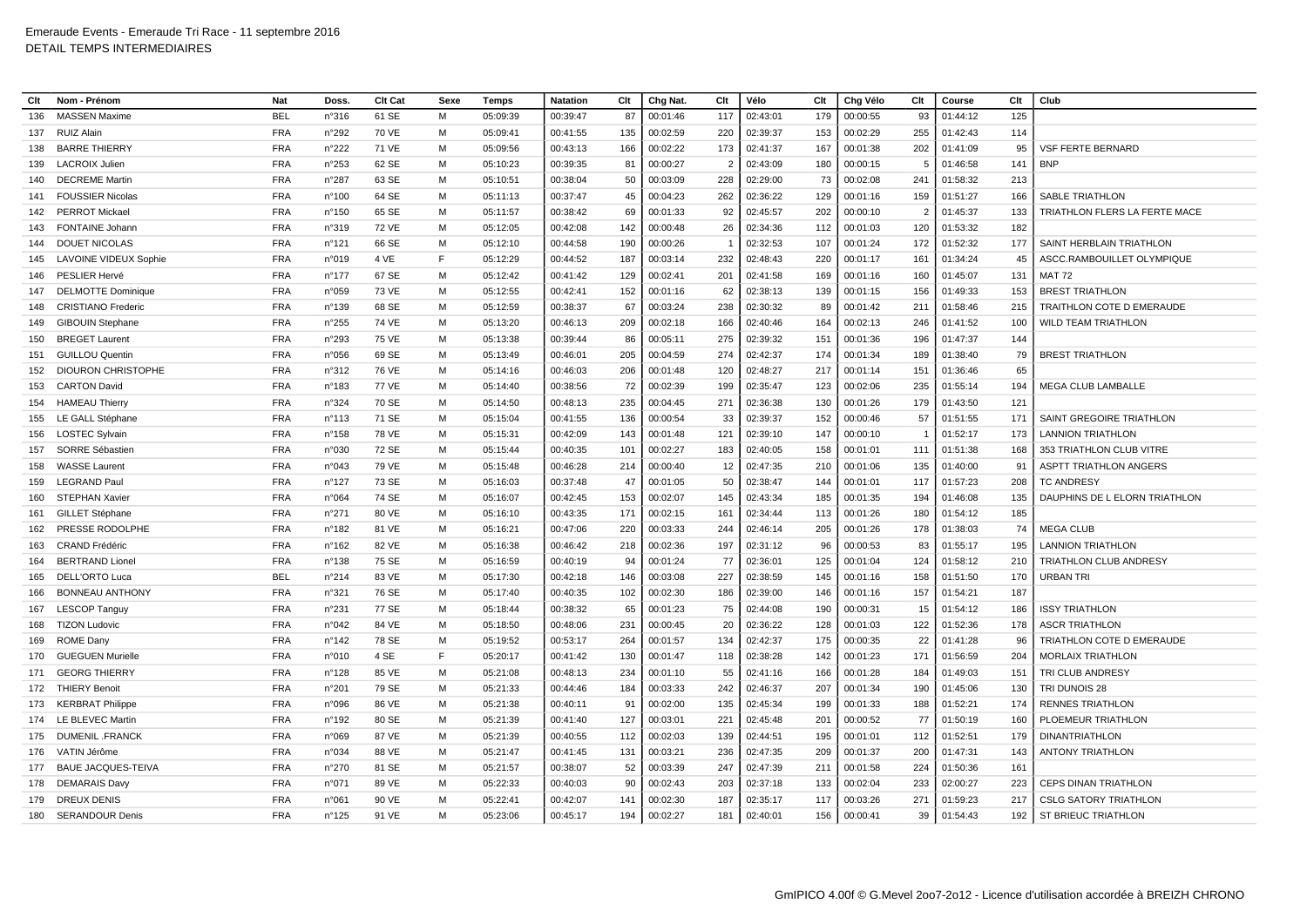| Clt | Nom - Prénom                 | Nat        | <b>Doss</b>     | Clt Cat | Sexe | Temps    | <b>Natation</b> | Clt | Chg Nat. | Clt | Vélo     | Clt | Chg Vélo | Clt                      | Course   | Clt | Club                                |
|-----|------------------------------|------------|-----------------|---------|------|----------|-----------------|-----|----------|-----|----------|-----|----------|--------------------------|----------|-----|-------------------------------------|
| 181 | <b>HAMON VALÉRIE</b>         | <b>FRA</b> | n°016           | 5 SE    | E    | 05:24:10 | 00:40:50        | 110 | 00:02:19 | 168 | 02:45:47 | 200 | 00:00:51 | 71                       | 01:54:25 | 188 | <b>TEAM CHARENTES</b>               |
| 182 | <b>MASSON Benoit</b>         | <b>FRA</b> | n°238           | 82 SE   | м    | 05:24:11 | 00:47:21        | 224 | 00:01:30 | 89  | 02:43:10 | 181 | 00:02:01 | 228                      | 01:50:11 | 159 | <b>FLERS TRIATHLON</b>              |
| 183 | <b>MONTEMBAULT Nicolas</b>   | <b>FRA</b> | n°275           | 83 SE   | м    | 05:24:12 | 00:54:18        | 267 | 00:02:57 | 217 | 02:35:27 | 119 | 00:02:05 | 234                      | 01:49:26 | 152 |                                     |
| 184 | <b>JOUSSE Olivier</b>        | <b>FRA</b> | n°294           | 92 VE   | M    | 05:24:14 | 00:44:00        | 173 | 00:02:11 | 156 | 02:40:09 | 160 | 00:02:24 | 251                      | 01:55:32 | 200 |                                     |
| 185 | <b>JUGUET Benoit</b>         | <b>FRA</b> | n°200           | 93 VE   | м    | 05:24:39 | 00:44:49        | 186 | 00:03:25 | 240 | 02:36:08 | 126 | 00:00:13 | $\overline{\phantom{a}}$ | 02:00:05 | 219 | TOBESPOT                            |
| 186 | DAVY Davy                    | <b>FRA</b> | n°205           | 84 SE   | м    | 05:24:40 | 00:43:55        | 172 | 00:01:34 | 94  | 02:44:16 | 191 | 00:01:42 | 210                      | 01:53:14 | 181 | TRIATHLON CLUB DE LOCMINE           |
| 187 | <b>GAUTIER Jean-François</b> | <b>FRA</b> | $n^{\circ}$ 174 | 85 SE   | м    | 05:24:43 | 00:45:19        | 196 | 00:03:36 | 246 | 02:35:25 | 118 | 00:00:12 | -3                       | 02:00:12 | 220 | <b>MASTRIA 53</b>                   |
| 188 | DELAMOTTE Jean-Bernard       | <b>FRA</b> | n°219           | 94 VE   | м    | 05:24:55 | 00:44:18        | 178 | 00:04:03 | 254 | 02:45:19 | 197 | 00:01:15 | 155                      | 01:50:02 | 157 | <b>USAT</b>                         |
| 189 | <b>DESFOSSEZ Vincent</b>     | <b>FRA</b> | $n^{\circ}$ 185 | 95 VE   | м    | 05:25:10 | 00:44:48        | 185 | 00:02:01 | 136 | 02:39:37 | 154 | 00:01:47 | 217                      | 01:56:59 | 205 | <b>MEUDON TRIATHLON</b>             |
| 190 | PEREIRA Tony                 | <b>FRA</b> | $n^{\circ}$ 124 | 86 SE   | м    | 05:26:25 | 00:44:13        | 174 | 00:01:35 | 97  | 02:43:54 | 189 | 00:01:05 | 128                      | 01:55:41 | 201 | <b>SLIP FAST CLUB</b>               |
| 191 | <b>BUARD CHRISTIAN</b>       | <b>FRA</b> | n°097           | 96 VE   | м    | 05:26:43 | 00:49:29        | 244 | 00:02:23 | 176 | 02:38:31 | 143 | 00:00:56 | 97                       | 01:55:26 | 197 | <b>RENNES TRIATHLON</b>             |
| 192 | <b>LE GALL Cyrille</b>       | <b>FRA</b> | n°216           | 97 VE   | м    | 05:27:40 | 00:41:02        | 119 | 00:01:25 | 79  | 02:39:40 | 155 | 00:01:47 | 216                      | 02:03:49 | 234 | <b>USA TRI</b>                      |
| 193 | <b>CUNY Philippe</b>         | <b>FRA</b> | n°060           | 98 VE   | м    | 05:27:51 | 00:38:48        | 70  | 00:02:10 | 154 | 03:01:42 | 255 | 00:01:25 | 175                      | 01:43:47 | 120 | <b>CAEN TRIATHLON</b>               |
| 194 | CHEVALLIER Remy              | <b>FRA</b> | n°248           | 99 VE   | M    | 05:28:14 | 00:49:31        | 245 | 00:03:25 | 239 | 02:43:52 | 188 | 00:01:38 | 205                      | 01:49:51 | 156 | <b>COURBEVOIE TRIATHLON</b>         |
| 195 | DE LEMPDES Sylvain           | <b>FRA</b> | n°313           | 100 VE  | м    | 05:29:45 | 00:49:21        | 243 | 00:01:37 | 101 | 02:46:15 | 206 | 00:01:09 | 138                      | 01:51:25 | 165 |                                     |
| 196 | <b>DUFOSSE Laurent</b>       | <b>FRA</b> | n°086           | 101 VE  | M    | 05:29:51 | 00:45:13        | 193 | 00:02:16 | 164 | 02:47:07 | 208 | 00:00:40 | 37                       | 01:54:38 | 189 | <b>RACC</b>                         |
| 197 | <b>MOURRIERAS Antoine</b>    | <b>FRA</b> | n°105           | 102 VE  | M    | 05:30:01 | 00:40:23        | 96  | 00:00:29 |     | 02:37:31 | 135 | 00:00:44 | 49                       | 02:10:56 | 258 | SAINT GREGOIRE TRIATHLON            |
| 198 | <b>MESNIL Nicolas</b>        | <b>FRA</b> | n°123           | 87 SE   | M    | 05:30:46 | 00:44:53        | 188 | 00:02:58 | 219 | 02:43:18 | 182 | 00:01:24 | 173                      | 01:58:15 | 211 | <b>SLIP FAST CLUB</b>               |
| 199 | <b>ANTOINE Marie</b>         | <b>FRA</b> | n°004           | 6 SE    | E    | 05:30:47 | 00:44:20        | 180 | 00:01:51 | 128 | 02:39:12 | 148 | 00:00:28 | 10                       | 02:04:57 | 241 |                                     |
| 200 | <b>GIROLD Sebastien</b>      | <b>FRA</b> | $n^{\circ}266$  | 88 SE   | М    | 05:30:48 | 00:38:50        | 71  | 00:00:59 | 45  | 02:45:21 | 198 | 00:00:31 | 16                       | 02:05:07 | 243 |                                     |
| 201 | <b>VANNIER Francois</b>      | <b>FRA</b> | n°302           | 89 SE   | м    | 05:31:02 | 00:38:31        | 63  | 00:02:35 | 195 | 02:40:36 | 163 | 00:00:53 | 81                       | 02:08:30 | 253 |                                     |
| 202 | GARO .PHILIPPE               | <b>FRA</b> | n°257           | 103 VE  | M    | 05:31:20 | 00:45:02        | 191 | 00:03:44 | 249 | 02:41:40 | 168 | 00:02:49 | 263                      | 01:58:07 | 209 | <b>ECUM CLEDER</b>                  |
| 203 | <b>THOMASSIN DENIS</b>       | <b>FRA</b> | n°310           | 104 VE  | M    | 05:31:59 | 00:47:35        | 226 | 00:02:51 | 212 | 02:44:43 | 194 | 00:01:34 | 191                      | 01:55:18 | 196 |                                     |
| 204 | <b>GUERBOIS Sandrine</b>     | <b>FRA</b> | n°017           | 5 VE    | E    | 05:32:40 | 00:46:29        | 215 | 00:01:19 | 69  | 02:52:46 | 229 | 00:00:31 | 17                       | 01:51:38 | 167 | TRIATH CLUB D ANDRESY               |
| 205 | <b>GOUWY PATRICK</b>         | <b>FRA</b> | n°088           | 105 VE  | м    | 05:33:08 | 00:45:10        | 192 | 00:01:44 | 114 | 02:40:19 | 161 | 00:01:23 | 170                      | 02:04:34 | 239 | <b>RCCN</b>                         |
| 206 | <b>BOURGOIN ERIC</b>         | <b>FRA</b> | n°226           | 106 VE  | м    | 05:33:30 | 00:53:39        | 265 | 00:02:12 | 158 | 02:48:26 | 216 | 00:01:26 | 181                      | 01:47:50 | 145 | SEGRE TRIATHLON ESSHA               |
| 207 | POUGIN JEAN-PAUL             | <b>FRA</b> | n°260           | 107 VE  | M    | 05:34:21 | 00:50:20        | 252 | 00:04:41 | 268 | 02:49:47 | 222 | 00:01:24 | 174                      | 01:48:10 | 148 | <b>OUEST FRANCE</b>                 |
| 208 | <b>RENAULT Gilles</b>        | <b>FRA</b> | n°215           | 108 VE  | M    | 05:34:36 | 00:44:16        | 177 | 00:02:06 | 143 | 02:44:24 | 193 | 00:01:36 | 197                      | 02:02:16 | 228 | US CHATEAUGIRON TRI                 |
| 209 | <b>KERMIN Gael</b>           | <b>FRA</b> | n°107           | 90 SE   | M    | 05:34:44 | 00:52:37        | 262 | 00:02:22 | 175 | 02:42:53 | 177 | 00:01:25 | 176                      | 01:55:29 | 198 | SAINT GREGOIRE TRIATHLON            |
| 210 | MERAOUNA Toufik              | <b>FRA</b> | $n^{\circ}$ 133 | 109 VE  | м    | 05:35:12 | 00:42:53        | 156 | 00:02:05 | 141 | 02:53:15 | 232 | 00:02:02 | 230                      | 01:54:59 | 193 | TRIATH CLUB D ANDRESY               |
| 211 | <b>MARTIN Jean-philippe</b>  | <b>FRA</b> | $n^{\circ}$ 114 | 91 SE   | м    | 05:37:22 | 00:43:16        | 169 | 00:04:05 | 256 | 02:48:52 | 221 | 00:04:08 | 274                      | 01:57:02 | 206 | SAINT GREGOIRE TRIATHLON            |
| 212 | <b>GOURITEN Kiliar</b>       | <b>FRA</b> | n°035           | 92 SE   | M    | 05:38:35 | 00:45:32        | 199 | 00:01:43 | 109 | 02:40:08 | 159 | 00:01:36 | 199                      | 02:09:39 | 255 | ASAEC COETQUIDAN TRIATHLON          |
| 213 | <b>GALLET Virginie</b>       | <b>FRA</b> | n°006           | 6 VE    | E    | 05:39:28 | 00:44:36        | 183 | 00:02:09 | 149 | 02:45:17 | 196 | 00:01:38 | 203                      | 02:05:50 | 244 |                                     |
| 214 | LE GUERN Christophe          | <b>FRA</b> | $n^{\circ}165$  | 110 VE  | M    | 05:39:43 | 00:44:13        | 175 | 00:02:30 | 185 | 02:43:44 | 186 | 00:02:02 | 229                      | 02:07:17 | 250 | <b>LANNION TRIATHLON</b>            |
| 215 | <b>SALMON Renaud</b>         | <b>FRA</b> | n°167           | 93 SE   | M    | 05:39:43 | 00:42:23        | 148 | 00:02:10 | 152 | 02:42:44 | 176 | 00:00:42 | 43                       | 02:11:46 | 260 | <b>LANNION TRIATHLON</b>            |
| 216 | <b>BONNET OLIVIER</b>        | <b>FRA</b> | n°122           | 111 VE  | м    | 05:39:50 | 00:41:50        | 133 | 00:03:06 | 224 | 02:54:53 | 240 | 00:01:37 | 201                      | 01:58:27 | 212 | <b>SLIP FAST CLUB</b>               |
| 217 | <b>MASSEN Pierre</b>         | <b>BEL</b> | n°317           | 112 VE  | M    | 05:39:51 | 00:48:21        | 237 | 00:01:51 | 126 | 02:53:13 | 231 | 00:01:47 | 215                      | 01:54:41 | 190 |                                     |
| 218 | <b>LAUNEAU Stephane</b>      | <b>FRA</b> | n°049           | 113 VE  | M    | 05:39:52 | 00:43:02        | 162 | 00:01:34 | 95  | 02:48:16 | 215 | 00:01:59 | 226                      | 02:05:03 | 242 | <b>BOUGUENAIS CLUB TRIATHLON</b>    |
| 219 | <b>LELION Michel</b>         | <b>FRA</b> | n°288           | 114 VE  | м    | 05:39:58 | 00:47:56        | 229 | 00:04:42 | 269 | 02:46:09 | 204 | 00:01:56 | 222                      | 01:59:17 | 216 |                                     |
| 220 | <b>ROBIN CHRISTIAN</b>       | <b>FRA</b> | n°048           | 115 VE  | M    | 05:40:08 | 00:40:56        | 115 | 00:01:39 | 103 | 02:47:59 | 214 | 00:01:27 | 182                      | 02:08:09 | 252 | <b>BEST TRIATHLON SAINT NAZAIRE</b> |
| 221 | <b>DUBREUCQ David</b>        | <b>FRA</b> | n°066           | 116 VE  | м    | 05:41:26 | 00:43:09        | 164 | 00:02:01 | 137 | 02:49:53 | 223 | 00:02:10 | 243                      | 02:04:15 | 237 | <b>CEPS DINAN TRIATHLON</b>         |
| 222 | LE-TELLIER LAURENT           | <b>FRA</b> | n°153           | 117 VE  | м    | 05:42:36 | 00:54:55        | 270 | 00:03:12 | 231 | 02:50:46 | 225 | 00:02:28 | 253                      | 01:51:17 | 164 | FLERS LA ERTE MACE TRIATHLON        |
| 223 | <b>LE BACCON Philippe</b>    | <b>FRA</b> | n°111           | 118 VE  | M    | 05:43:25 | 00:44:36        | 182 | 00:01:35 | 96  | 02:52:51 | 230 | 00:00:21 | 8                        | 02:04:05 | 236 | SAINT GREGOIRE TRIATHLON            |
| 224 | LE BORGNE Bertrand           | <b>FRA</b> | n°160           | 119 VE  | м    | 05:43:33 | 00:50:35        | 256 | 00:02:23 | 177 | 02:52:07 | 227 | 00:01:51 | 218                      | 01:56:39 | 203 | <b>LANNION TRIATHLON</b>            |
|     | 225 LENOIR LENOIR            | <b>FRA</b> | n°265           | 120 VE  | м    | 05:43:37 | 00:53:43        | 266 | 00:02:48 | 208 | 02:42:09 | 171 | 00:01:53 | 219                      | 02:03:07 | 230 | VMT                                 |
|     |                              |            |                 |         |      |          |                 |     |          |     |          |     |          |                          |          |     |                                     |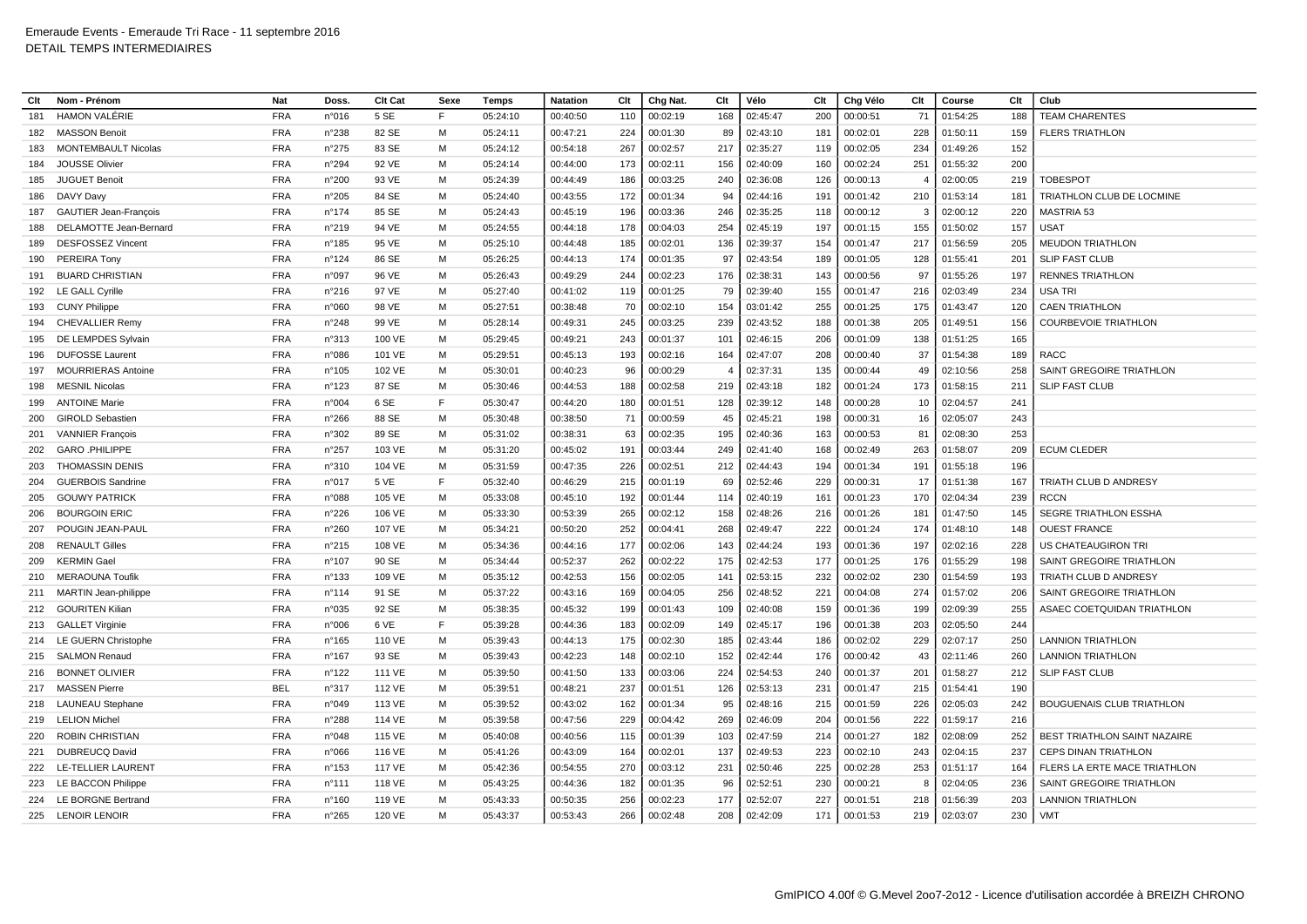| Clt | Nom - Prénom                 | Nat        | Doss.           | <b>Clt Cat</b> | Sexe | <b>Temps</b> | <b>Natation</b> | Clt | Chg Nat. | Clt | Vélo     | Clt | Chg Vélo | Clt | Course   | Clt | Club                              |
|-----|------------------------------|------------|-----------------|----------------|------|--------------|-----------------|-----|----------|-----|----------|-----|----------|-----|----------|-----|-----------------------------------|
| 226 | <b>GIRARD Philippe</b>       | <b>FRA</b> | n°306           | 121 VE         | M    | 05:43:45     | 00:49:40        | 246 | 00:03:33 | 243 | 02:50:21 | 224 | 00:03:04 | 269 | 01:57:09 | 207 |                                   |
| 227 | THIEBAUT JEAN-CHRISTOPHE     | <b>FRA</b> | n°077           | 122 VE         | м    | 05:44:02     | 00:52:25        | 260 | 00:01:42 | 108 | 02:59:56 | 251 | 00:02:00 | 227 | 01:48:02 | 146 | USC TRI                           |
| 228 | <b>GAILLARD Laurent</b>      | <b>FRA</b> | n°120           | 123 VE         | M    | 05:44:06     | 00:41:59        | 137 | 00:03:34 | 245 | 02:43:19 | 183 | 00:02:08 | 242 | 02:13:07 | 262 | <b>ST GREGOIRE</b>                |
| 229 | PAQUET Gregoire              | <b>FRA</b> | $n^{\circ}267$  | 94 SE          | M    | 05:44:16     | 00:41:07        | 120 | 00:03:16 | 233 | 02:54:37 | 239 | 00:01:41 | 207 | 02:03:37 | 233 |                                   |
| 230 | <b>BOULAIRE Frédéric</b>     | <b>FRA</b> | n°038           | 124 VE         | M    | 05:44:37     | 00:38:24        | 59  | 00:02:31 | 189 | 02:44:19 | 192 | 00:02:04 | 232 | 02:17:22 | 268 | <b>ASCC RAMBOUILLET OLYMPIQUE</b> |
| 231 | <b>CROIZE</b> Jean-luc       | <b>FRA</b> | n°072           | 125 VE         | M    | 05:44:38     | 00:50:22        | 253 | 00:03:18 | 234 | 02:48:40 | 219 | 00:01:57 | 223 | 02:00:23 | 221 | <b>CEPS DINAN TRIATHLON</b>       |
| 232 | <b>VALLEZ Clement</b>        | <b>FRA</b> | n°301           | 95 SE          | м    | 05:45:16     | 00:46:20        | 211 | 00:03:02 | 222 | 02:54:20 | 237 | 00:01:41 | 208 | 01:59:55 | 218 |                                   |
| 233 | <b>GANCEL Thomas</b>         | <b>FRA</b> | n°196           | 96 SE          | M    | 05:49:23     | 00:43:15        | 167 | 00:01:44 | 113 | 02:58:36 | 248 | 00:01:35 | 193 | 02:04:16 | 238 | <b>AMIENS TRIATHLON</b>           |
| 234 | <b>BONGRAIN Charles</b>      | <b>FRA</b> | n°290           | 97 SE          | M    | 05:49:27     | 00:59:30        | 276 | 00:02:46 | 205 | 02:54:19 | 236 | 00:02:48 | 262 | 01:50:06 | 158 |                                   |
| 235 | <b>CEDOZ Christophe</b>      | <b>FRA</b> | n°132           | 126 VE         | M    | 05:50:22     | 00:48:12        | 233 | 00:02:09 | 150 | 02:45:59 | 203 | 00:01:12 | 147 | 02:12:51 | 261 | TRIATH CLUB ANDRESY               |
| 236 | <b>BARRE Gwennaël</b>        | <b>FRA</b> | n°256           | 98 SE          | M    | 05:50:22     | 00:47:05        | 219 | 00:04:36 | 266 | 03:03:20 | 257 | 00:02:20 | 249 | 01:53:03 | 180 | COURIR A TINTENIAC QUEBRIAC       |
| 237 | <b>SOUBIRAN Marc</b>         | <b>FRA</b> | n°323           | 99 SE          | м    | 05:51:06     | 00:45:45        | 202 | 00:03:58 | 253 | 02:57:13 | 245 | 00:01:43 | 212 | 02:02:30 | 229 |                                   |
| 238 | <b>GRANDIN Christophe</b>    | <b>FRA</b> | n°172           | 127 VE         | M    | 05:51:44     | 00:46:07        | 208 | 00:03:06 | 226 | 02:47:45 | 213 | 00:01:26 | 177 | 02:13:22 | 264 | <b>MASTRIA</b>                    |
| 239 | <b>DUBOS Simon</b>           | <b>FRA</b> | n°090           | 128 VE         | M    | 05:52:23     | 00:46:31        | 216 | 00:05:48 | 278 | 02:48:34 | 218 | 00:02:19 | 248 | 02:09:13 | 254 | <b>RENNES TRIATHLON</b>           |
| 240 | <b>MONTMORIL JEROME</b>      | <b>FRA</b> | $n^{\circ}101$  | 100 SE         | м    | 05:53:39     | 00:55:46        | 273 | 00:01:55 | 130 | 02:54:11 | 235 | 00:01:22 | 169 | 02:00:28 | 224 | SABLE TRIATHLON                   |
| 241 | DA SILVA Christophe          | <b>FRA</b> | n°074           | 129 VE         | M    | 05:53:49     | 00:47:49        | 228 | 00:04:27 | 264 | 02:54:33 | 238 | 00:01:08 | 137 | 02:05:53 | 245 | TRIATHLON OLYMPIC DINARD          |
| 242 | <b>KUNST Piet</b>            | <b>NLD</b> | n°046           | 130 VE         | м    | 05:54:02     | 00:45:22        | 198 | 00:04:06 | 257 | 03:10:06 | 265 | 00:02:07 | 238 | 01:52:22 | 175 | <b>AV TRIATHLON</b>               |
| 243 | QUEMENER Bruno               | <b>FRA</b> | $n^{\circ}154$  | 131 VE         | M    | 05:54:07     | 00:50:35        | 258 | 00:02:42 | 202 | 02:59:25 | 250 | 00:01:02 | 118 | 02:00:24 | 222 | <b>LAMPION TRIATHLON</b>          |
| 244 | <b>LEDUC Herbert</b>         | <b>FRA</b> | n°276           | 132 VE         | M    | 05:54:33     | 00:43:07        | 163 | 00:03:09 | 230 | 02:58:44 | 249 | 00:03:37 | 272 | 02:05:57 | 247 |                                   |
| 245 | <b>ROBIAL Rodolphe</b>       | <b>FRA</b> | n°284           | 133 VE         | м    | 05:55:10     | 00:48:05        | 230 | 00:02:07 | 148 | 03:06:42 | 262 | 00:01:47 | 214 | 01:56:31 | 202 |                                   |
| 246 | <b>VITRY PAUL</b>            | <b>FRA</b> | n°286           | 134 VE         | M    | 05:55:22     | 00:47:16        | 222 | 00:04:17 | 260 | 03:09:36 | 264 | 00:02:32 | 256 | 01:51:44 | 169 |                                   |
| 247 | <b>MASSON NATHALIE</b>       | <b>FRA</b> | n°018           | 7 VE           | F    | 05:55:38     | 00:40:59        | 116 | 00:02:46 | 204 | 03:04:20 | 259 | 00:04:26 | 275 | 02:03:10 | 232 | ACBB                              |
| 248 | <b>LAHAYE Alain</b>          | <b>FRA</b> | n°291           | 135 VE         | M    | 05:56:27     | 00:54:38        | 269 | 00:04:04 | 255 | 02:52:21 | 228 | 00:01:33 | 187 | 02:03:53 | 235 |                                   |
| 249 | <b>BERGE Philippe</b>        | <b>FRA</b> | n°309           | 136 VE         | M    | 05:57:01     | 00:56:22        | 274 | 00:02:49 | 210 | 02:51:44 | 226 | 00:01:20 | 168 | 02:04:48 | 240 |                                   |
| 250 | <b>PRIGENT Yves</b>          | <b>FRA</b> | n°285           | 101 SE         | м    | 05:57:46     | 00:46:23        | 212 | 00:02:19 | 167 | 03:22:18 | 278 | 00:02:04 | 231 | 01:44:45 | 129 |                                   |
| 251 | <b>GAULTIER DENIS</b>        | <b>FRA</b> | n°075           | 137 VE         | M    | 05:58:25     | 00:49:13        | 241 | 00:02:54 | 213 | 02:58:23 | 247 | 00:01:56 | 221 | 02:06:01 | 248 | TRIATHLON OLYMPIC DINARD          |
| 252 | <b>BRISSEAU Christophe</b>   | <b>FRA</b> | n°213           | 138 VE         | M    | 06:02:48     | 01:03:23        | 279 | 00:02:31 | 188 | 02:53:48 | 233 | 00:02:06 | 236 | 02:01:03 | 225 | <b>TVSV</b>                       |
| 253 | PELLERIN EMMANUEL            | <b>FRA</b> | n°322           | 102 SE         | M    | 06:03:22     | 00:59:36        | 277 | 00:02:02 | 138 | 02:56:26 | 244 | 00:02:13 | 247 | 02:03:07 | 231 |                                   |
| 254 | <b>GIORA Pierre-Maxime</b>   | <b>FRA</b> | n°280           | 103 SE         | M    | 06:03:54     | 00:49:52        | 247 | 00:05:23 | 276 | 03:13:42 | 271 | 00:00:18 | - 6 | 01:54:42 | 191 |                                   |
| 255 | <b>DELARUE Gaetan</b>        | <b>FRA</b> | $n^{\circ}$ 152 | 104 SE         | м    | 06:05:55     | 00:50:24        | 254 | 00:04:47 | 272 | 02:57:38 | 246 | 00:02:39 | 260 | 02:10:28 | 256 | TRIATHLON FLERS LA FERTE MACE     |
| 256 | PIQUET .ERIC                 | <b>FRA</b> | n°089           | 139 VE         | M    | 06:07:15     | 00:44:31        | 181 | 00:02:21 | 170 | 02:55:36 | 243 | 00:02:11 | 244 | 02:22:38 | 273 | <b>RENNES TRIATHLON</b>           |
| 257 | <b>MARCHAND Frederick</b>    | <b>FRA</b> | n°315           | 140 VE         | M    | 06:07:16     | 00:50:35        | 257 | 00:03:22 | 237 | 03:13:43 | 272 | 00:01:05 | 127 | 01:58:33 | 214 |                                   |
| 258 | <b>CARIOU Antoine</b>        | <b>FRA</b> | n°078           | 105 SE         | M    | 06:07:53     | 00:46:34        | 217 | 00:03:42 | 248 | 02:54:02 | 234 | 00:02:55 | 267 | 02:20:42 | 269 | USC TRI                           |
| 259 | <b>PENNEQUIN Manue</b>       | <b>FRA</b> | n°289           | 141 VE         | M    | 06:08:49     | 00:52:28        | 261 | 00:04:07 | 258 | 03:02:04 | 256 | 00:02:57 | 268 | 02:07:16 | 249 |                                   |
| 260 | <b>BOUHET Jerome</b>         | <b>FRA</b> | $n^{\circ}$ 119 | 106 SE         | м    | 06:09:05     | 00:48:17        | 236 | 00:02:24 | 178 | 03:10:31 | 266 | 00:01:58 | 225 | 02:05:57 | 246 | SAINTE GENEVIEVE TRIATHLON        |
| 261 | <b>HOCQUET Edwige</b>        | <b>FRA</b> | n°014           | 7 SE           | F    | 06:09:09     | 00:58:03        | 275 | 00:02:56 | 216 | 03:16:03 | 273 | 00:01:05 | 132 | 01:51:03 | 163 | SAINTE GENEVIEVE TRIATHLON        |
| 262 | <b>CAVELL Loïc</b>           | <b>FRA</b> | n°236           | 107 SE         | M    | 06:10:00     | 00:49:53        | 249 | 00:00:40 | 13  | 02:55:34 | 242 | 00:02:32 | 258 | 02:21:23 | 270 | FONTENAY TRIATHLON                |
| 263 | <b>MARTINEAU Philippe</b>    | <b>FRA</b> | n°073           | 142 VE         | M    | 06:10:19     | 00:49:15        | 242 | 00:03:31 | 241 | 03:01:29 | 254 | 00:02:13 | 245 | 02:13:53 | 265 | TRIATHLON OLYMPIC DINARD          |
| 264 | <b>BRUNET Eric</b>           | <b>FRA</b> | n°318           | 143 VE         | M    | 06:10:33     | 00:46:14        | 210 | 00:04:38 | 267 | 03:05:48 | 260 | 00:02:55 | 266 | 02:11:00 | 259 |                                   |
| 265 | <b>LOPEZ Valérie</b>         | <b>FRA</b> | n°007           | 8 VE           | F.   | 06:11:57     | 00:52:44        | 263 | 00:02:35 | 196 | 03:06:38 | 261 | 00:02:27 | 252 | 02:07:34 | 251 | <b>CNSQY</b>                      |
| 266 | <b>BECHET Simon</b>          | <b>FRA</b> | n°229           | 108 SE         | M    | 06:13:17     | 00:42:33        | 151 | 00:02:37 | 198 | 03:00:25 | 252 | 00:01:35 | 195 | 02:26:09 | 274 | <b>SALON TRIATHLON</b>            |
| 267 | <b>MAHE Stéphane</b>         | <b>FRA</b> | n°094           | 144 VE         | M    | 06:13:57     | 00:41:30        | 123 | 00:03:54 | 252 | 03:03:44 | 258 | 00:03:22 | 270 | 02:21:29 | 272 | <b>RENNES TRIATHLON</b>           |
| 268 | JOUMAA Aurélien              | <b>FRA</b> | n°296           | 145 VE         | M    | 06:14:20     | 00:54:34        | 268 | 00:04:31 | 265 | 03:11:43 | 268 | 00:02:08 | 240 | 02:01:26 | 226 |                                   |
| 269 | LORGEOUX SEBASTIEN           | <b>FRA</b> | n°151           | 146 VE         | M    | 06:16:48     | 00:50:25        | 255 | 00:04:48 | 273 | 02:55:11 | 241 | 00:05:03 | 278 | 02:21:23 | 271 | TRIATHLON FLERS LA FERTE MACE     |
|     | 270 MARTIN GOUSSET Guillaume | <b>FRA</b> | n°274           | 109 SE         | м    | 06:17:56     | 00:55:01        | 272 | 00:03:45 | 250 | 03:22:14 | 277 | 00:05:01 | 276 | 01:51:56 | 172 |                                   |
|     |                              |            |                 |                |      |              |                 |     |          |     |          |     |          |     |          |     |                                   |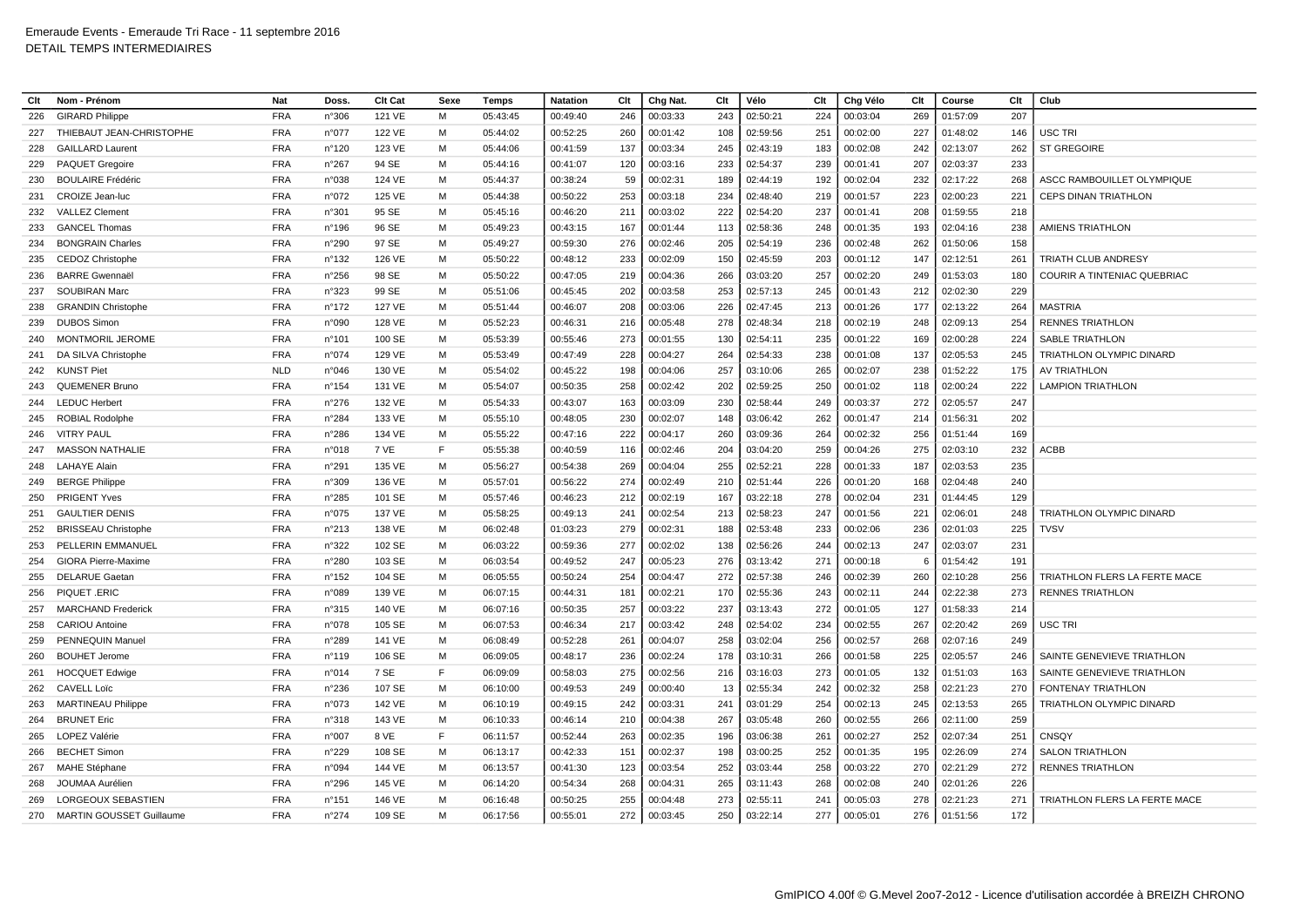| Clt | Nom - Prénom                | <b>Nat</b> | Doss.           | <b>Clt Cat</b> | Sexe | Temps    | <b>Natation</b> | Clt | Chg Nat. | Clt | Vélo     | Clt | Chg Vélo | Clt | Course   | Clt | Club                            |
|-----|-----------------------------|------------|-----------------|----------------|------|----------|-----------------|-----|----------|-----|----------|-----|----------|-----|----------|-----|---------------------------------|
| 271 | LE GUEDARD Yann             | <b>FRA</b> | n°298           | 147 VE         | M    | 06:20:58 | 00:47:43        | 227 | 00:04:24 | 263 | 03:11:25 | 267 | 00:02:23 | 250 | 02:15:06 | 266 |                                 |
| 272 | <b>GIORA Alexandre</b>      | <b>FRA</b> | n°279           | 110 SE         | м    | 06:22:14 | 00:47:23        | 225 | 00:04:22 | 261 | 03:19:18 | 275 | 00:00:26 | - 9 | 02:10:47 | 257 |                                 |
| 273 | <b>GHESTIN Catherine</b>    | <b>FRA</b> | n°011           | 9 VE           | F    | 06:25:05 | 00:42:54        | 157 | 00:02:21 | 169 | 03:07:34 | 263 | 00:02:49 | 264 | 02:29:30 | 276 | TRIATHLON FLERS LA FERTE MACE   |
| 274 | <b>BOULENOUAR DJAMIL</b>    | <b>FRA</b> | $n^{\circ}$ 149 | 148 VE         | M    | 06:25:05 | 00:46:05        | 207 | 00:02:48 | 209 | 03:01:24 | 253 | 00:05:20 | 279 | 02:29:30 | 277 | TRIATHLON FLERS LA FERTE MACE   |
| 275 | LE-TELLIER ELISE            | <b>FRA</b> | n°012           | 10 VE          | F    | 06:30:46 | 00:54:56        | 271 | 00:02:47 | 207 | 03:13:10 | 269 | 00:02:51 | 265 | 02:17:04 | 267 | FLERS LA FERTE MACE TRIATHLON   |
| 276 | <b>AMEN Xavier</b>          | <b>FRA</b> | n°273           | 111 SE         | M    | 06:39:22 | 00:49:52        | 248 | 00:08:42 | 279 | 03:22:28 | 279 | 00:05:01 | 277 | 02:13:21 | 263 |                                 |
| 277 | <b>STOPPACHER Willy</b>     | <b>FRA</b> | n°297           | 112 SE         | M    | 06:39:38 | 00:47:21        | 223 | 00:04:43 | 270 | 03:13:30 | 270 | 00:02:06 | 237 | 02:32:01 | 278 |                                 |
| 278 | <b>GOURIOU Jean Louis</b>   | <b>FRA</b> | n°098           | 149 VE         | М    | 06:49:04 | 00:47:14        | 221 | 00:05:35 | 277 | 03:20:11 | 276 | 00:03:45 | 273 | 02:32:21 | 279 | SABLE TRIATHLON                 |
| 279 | <b>LORGEOUX ISABELLE</b>    | <b>FRA</b> | n°009           | 11 VE          | F    | 06:51:39 | 01:00:46        | 278 | 00:04:13 | 259 | 03:16:30 | 274 | 00:02:39 | 259 | 02:27:33 | 275 | TRIATHLON FLERS LA FERTE MACE   |
|     | DNS URIEN SERGE             | <b>FRA</b> | n°091           | 0 VE           | M    | 00:00:00 |                 |     |          |     |          |     |          |     |          |     | <b>RENNES TRIATHLON</b>         |
|     | DSQ DUBUT-HERMEL Clément    | FRA        | n°308           | 0 SE           | M    | 00:00:00 | 00:33:17        |     | 00:01:25 |     | 02:32:09 |     |          |     |          |     |                                 |
|     | DNF MAGNIEZ MATHILDE        | <b>FRA</b> | n°005           | 0 SE           | F    | 00:00:00 | 00:39:45        |     | 00:01:17 |     | 02:34:26 |     | 00:00:34 |     | 02:44:43 |     | <b>ROUEN TRIATHLON</b>          |
| DNF | <b>BERTHIER Sebastien</b>   | <b>FRA</b> | $n^{\circ}$ 147 | 0 VE           | M    | 00:00:00 | 00:44:00        |     | 00:00:39 |     |          |     |          |     |          |     | TRIATHLON COTE D EMERAUDE       |
|     | DNF BOUSSEAUD Cyril         | <b>FRA</b> | n°087           | 0 SE           | M    | 00:00:00 | 00:45:59        |     | 00:05:04 |     | 02:39:42 |     |          |     |          |     | RAMBOUILLET OLYMPIQUE           |
|     | DNF COLLET Ludovic          | FRA        | n°180           | 0 SE           | M    | 00:00:00 | 00:38:24        |     | 00:00:49 |     |          |     |          |     |          |     | MAT72                           |
|     | DNF FONDEVIOLE Benoit       | <b>FRA</b> | $n^{\circ}$ 117 | 0 VE           | M    | 00:00:00 | 00:35:45        |     | 00:01:53 |     | 02:32:33 |     | 00:01:24 |     |          |     | SAINT GREGOIRE TRIATHLON        |
|     | DNF GRENEU Maxime           | <b>FRA</b> | n°024           | 0 SE           | M    | 00:00:00 | 00:32:44        |     | 00:00:40 |     | 02:43:45 |     |          |     |          |     | <b>RENNES TRIATHLON</b>         |
|     | DNF LE ROY Mikaël           | <b>FRA</b> | $n^{\circ}$ 143 | 0 VE           | M    | 00:00:00 | 00:38:50        |     | 00:00:41 |     | 02:21:59 |     | 00:00:32 |     |          |     | TRIATHLON COTE D EMERAUDE       |
|     | DNF LORVELLEC Philippe      | <b>FRA</b> | n°082           | 0 VE           | м    | 00:00:00 | 00:42:31        |     | 00:01:03 |     | 02:33:13 |     |          |     |          |     | OCC NATTION TRIATHLON           |
|     | DNF MARZIN Julien           | <b>FRA</b> | n°218           | 0 SE           | M    | 00:00:00 | 00:44:32        |     | 00:01:43 |     |          |     |          |     |          |     | <b>USA TRIATHLON</b>            |
|     | DNF MONNERIE Christophe     | <b>FRA</b> | $n^{\circ}$ 145 | 0 VE           | M    | 00:00:00 | 00:44:22        |     | 00:22:53 |     | 02:32:58 |     | 00:00:59 |     |          |     | TRIATHLON COTE D EMERAUDE       |
|     | DNF PAGET                   | <b>FRA</b> | n°261           | 0 SE           | M    | 00:00:00 | 00:33:50        |     | 00:00:58 |     |          |     |          |     |          |     | PAGET                           |
|     | DNF PICHOT Thierry          | <b>FRA</b> | n°163           | 0 VE           | M    | 00:00:00 | 00:38:32        |     | 00:01:10 |     | 02:28:14 |     | 00:01:51 |     |          |     | <b>LANNION TRIATHLON</b>        |
|     | DNF PINSARD Jean-Yves       | <b>FRA</b> | n°068           | 0 VE           | М    | 00:00:00 | 00:38:17        |     | 00:01:56 |     | 02:33:36 |     | 00:00:53 |     |          |     | <b>CEPS DINAN TRIATHLON</b>     |
|     | DNS ARROS Jean-christophe   | <b>FRA</b> | n°032           | 0 VE           | M    | 00:00:00 |                 |     |          |     |          |     |          |     |          |     | TEAM LANDI ST POL               |
| DNS | <b>BARRY Pierre</b>         | <b>FRA</b> | n°047           | 0 SE           | M    | 00:00:00 |                 |     |          |     |          |     |          |     |          |     | <b>BEST TRIATHLON</b>           |
| DNS | <b>BEAUCE Pierre</b>        | <b>FRA</b> | $n^{\circ}$ 116 | 0 VE           | M    | 00:00:00 |                 |     |          |     |          |     |          |     |          |     | SAINT GREGOIRE TRIATHLON        |
|     | DNS BEAUDOUIN Yannis        | <b>FRA</b> | n°102           | 0 VE           | M    | 00:00:00 |                 |     |          |     |          |     |          |     |          |     | SAINT GREGOIRE TRIATHLON        |
| DNS | BERNARD JEAN-RENE           | FRA        | n°063           | 0 VE           | M    | 00:00:00 |                 |     |          |     |          |     |          |     |          |     | DAUPHINS DE L ELORN LANDERNEAU  |
|     | DNS BERTRAND Raphael        | <b>FRA</b> | $n^{\circ}227$  | 0 VE           | M    | 00:00:00 |                 |     |          |     |          |     |          |     |          |     | <b>SAUMUR TRIATHLON</b>         |
|     | DNS BOURRIEN Patrick        | <b>FRA</b> | n°140           | 0 VE           | M    | 00:00:00 |                 |     |          |     |          |     |          |     |          |     | TRIATHLOB COTE D EMERAUDE       |
| DNS | <b>CAROEN Xavier</b>        | <b>FRA</b> | n°281           | 0 SE           | M    | 00:00:00 |                 |     |          |     |          |     |          |     |          |     |                                 |
|     | DNS DARTUS Alexis           | <b>FRA</b> | n°135           | 0 SE           | M    | 00:00:00 |                 |     |          |     |          |     |          |     |          |     | TRIATH CLUB D ANDRESY           |
| DNS | <b>DELACROIX Alexandre</b>  | FRA        | n°314           | 0 SE           | M    | 00:00:00 |                 |     |          |     |          |     |          |     |          |     |                                 |
|     | DNS DURAND Christophe       | <b>FRA</b> | n°189           | 0 SE           | M    | 00:00:00 |                 |     |          |     |          |     |          |     |          |     | <b>MEUDON TRIATHLON</b>         |
|     | DNS FAVRE Cedric            | <b>FRA</b> | n°199           | 0 VE           | M    | 00:00:00 |                 |     |          |     |          |     |          |     |          |     | <b>TOBESPORT</b>                |
|     | <b>DNS</b> FORISSIER Arthur | <b>FRA</b> | n°022           | 0 SE           | M    | 00:00:00 |                 |     |          |     |          |     |          |     |          |     | <b>ASM ST ETIENNE</b>           |
|     | DNS FROMENTOUX Olivier      | FRA        | n°058           | 0 VE           | M    | 00:00:00 |                 |     |          |     |          |     |          |     |          |     | <b>BREST TRIATHLON</b>          |
|     | <b>DNS</b> GAGNE Pierre     | <b>FRA</b> | n°126           | 0 SE           | M    | 00:00:00 |                 |     |          |     |          |     |          |     |          |     | ST BRIEUC TRIATHLON             |
|     | DNS GRATEAU Guillaume       | <b>FRA</b> | n°225           | 0 SE           | M    | 00:00:00 |                 |     |          |     |          |     |          |     |          |     | TEAM TRIATHLON BAIE DE SOMME    |
|     | DNS GRATEAU Marc            | <b>FRA</b> | $n^{\circ}$ 194 | 0 VE           | M    | 00:00:00 |                 |     |          |     |          |     |          |     |          |     | TCJ                             |
|     | DNS GUIHARD Vincent         | <b>FRA</b> | n°211           | 0 SE           | м    | 00:00:00 |                 |     |          |     |          |     |          |     |          |     | TRIATHLON COTE D AMOUR          |
|     | DNS GUILLEMOT Arnaud        | <b>FRA</b> | n°095           | 0 SE           | м    | 00:00:00 |                 |     |          |     |          |     |          |     |          |     | <b>RENNES TRIATHLON</b>         |
|     | DNS GUYOT Pierre-yves       | <b>FRA</b> | n°235           | 0 SE           | M    | 00:00:00 |                 |     |          |     |          |     |          |     |          |     | GIRONDINS DE BORDEAUX TRIATHLON |
|     | DNS LEBERT Willy            | <b>FRA</b> | n°130           | 0 VE           | M    | 00:00:00 |                 |     |          |     |          |     |          |     |          |     | TRIATH CLUB ANDRESY             |